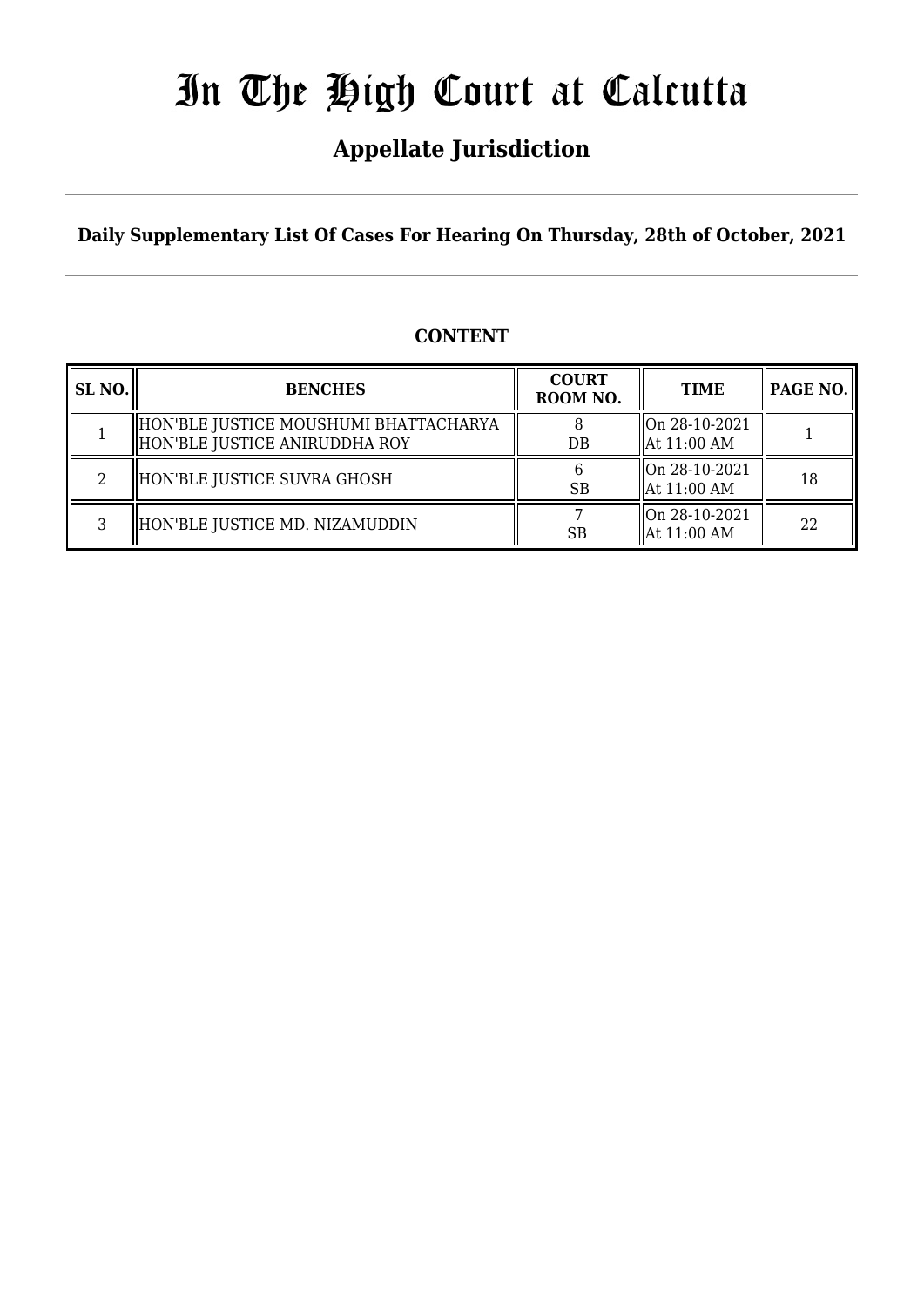

### **Appellate Side**

**DAILY CAUSELIST For Thursday The 28th October 2021**

**COURT NO. 8**

**DIVISION BENCH (DB)**

**AT 11:00 AM**

#### **HON'BLE JUSTICE MOUSHUMI BHATTACHARYA HON'BLE JUSTICE ANIRUDDHA ROY (VIA VIDEO CONFERENCE)**

#### **VACATION BENCH**

#### **APPLICATION FOR BAIL U/S 439**

| $\mathbf{1}$ | CRM/5056/2021 | <b>SAGAR NATH@BABON</b><br><b>VS</b><br>STATE OF WEST BENGAL       | <b>AINDRILA DE</b>     |
|--------------|---------------|--------------------------------------------------------------------|------------------------|
| 2            | CRM/5296/2021 | PINTU GHOSH<br><b>VS</b><br>STATE OF WEST BENGAL                   | PRONOTI GOSWAMI        |
| 3            | CRM/5785/2021 | SANDIP GHOSH AND OTHERS<br><b>VS</b><br>STATE OF WEST BENGAL       | RAYA RUDRA             |
| 4            | CRM/5965/2021 | MURARI SARDAR<br><b>VS</b><br>STATE OF WEST BENGAL                 | AISHWARYA BAZAZ        |
| 5            | CRM/6831/2021 | SK. BABLU @ BABLU SK<br><b>VS</b><br>STATE OF WEST BENGAL          | KAUSHIK DEY            |
| 6            | CRM/6833/2021 | KAHAR MOLLAH<br><b>VS</b><br>STATE OF WEST BENGAL AND<br>ANR.      | <b>SARTHAK MONDAL</b>  |
| 7            | CRM/6835/2021 | PROSENJIT BHOWMIK<br><b>VS</b><br>STATE OF WEST BENGAL AND<br>ORS. | AMAL KRISHNA SAMANTA   |
| 8            | CRM/6837/2021 | MUNNA MUSTAK SARKAR<br><b>VS</b><br>STATE OF WEST BENGAL           | KAZI M. RAHMAN         |
| 9            | CRM/6846/2021 | <b>SAIDUR RAHAMAN</b><br><b>VS</b><br>STATE OF WEST BENGAL         | KAZI M RAHAMAN         |
| 10           | CRM/6847/2021 | JIBAN BARMAN<br><b>VS</b><br><b>STATE OF WEST BENGAL</b>           | KAZI M. RAHMAN         |
| 11           | CRM/6851/2021 | <b>ASHOKE DUTTA</b><br><b>VS</b><br>STATE OF WEST BENGAL           | SHASHANKA SHEKHAR SAHA |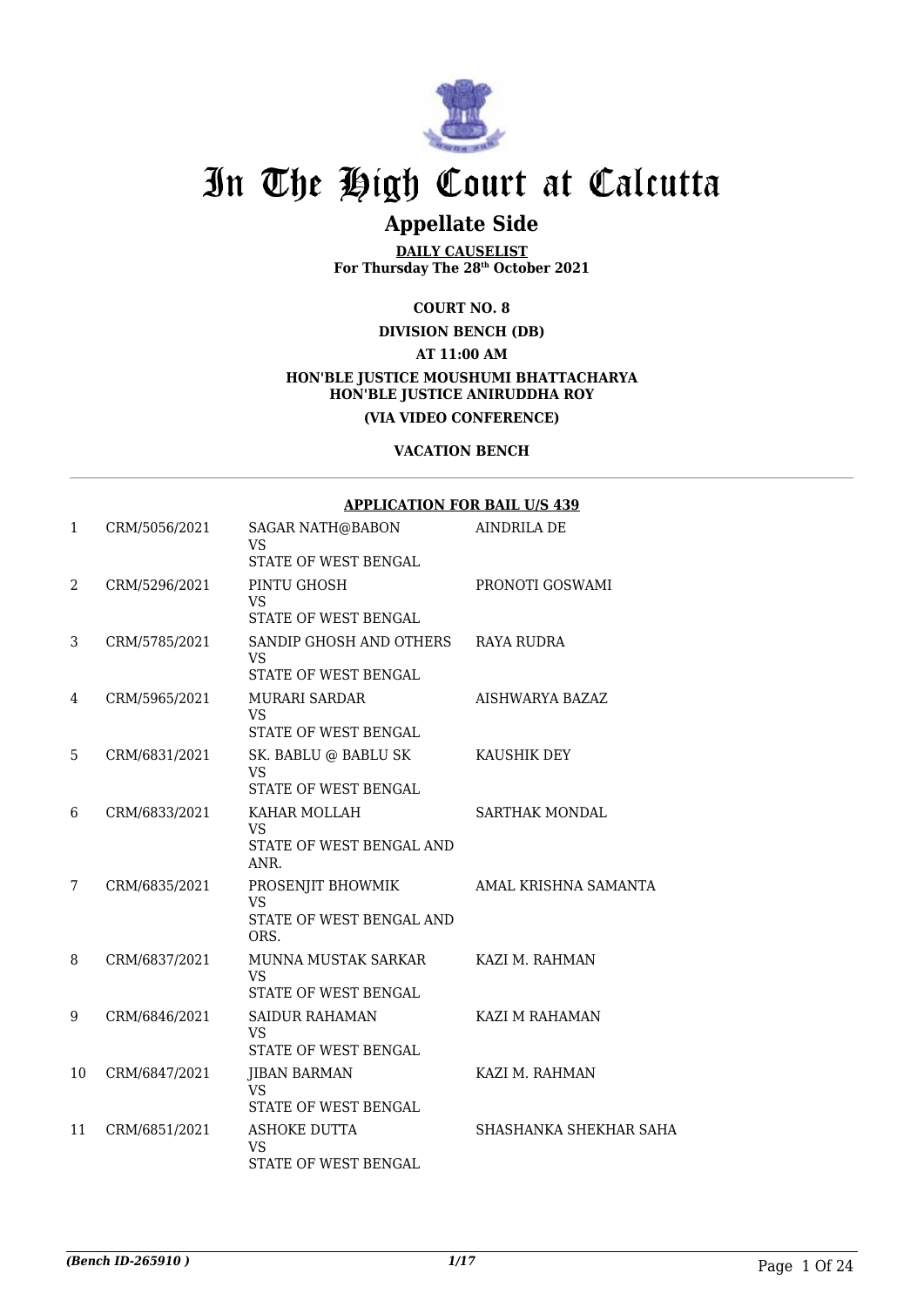| 12 | CRM/6856/2021 | HABIBUR SEKH @ KHOKON<br>SEKH @ BACHCHA KHOKON<br><b>VS</b> | <b>JOY CHAKRABORTY</b>  |
|----|---------------|-------------------------------------------------------------|-------------------------|
|    |               | THE STATE OF WEST BENGAL                                    |                         |
| 13 | CRM/6858/2021 | SAMIR GHOSH<br>VS                                           | SANDIP DINDA            |
|    |               | THE STATE OF WEST BENGAL                                    |                         |
| 14 | CRM/6860/2021 | ABDUL RAJJAK<br>VS<br>STATE OF WEST BENGAL                  | MD. ASLAM KHAN          |
| 15 | CRM/6863/2021 | AJIJ MAHATPURE                                              | SHARMAN SARKAR          |
|    |               | VS<br>STATE OF WEST BENGAL                                  |                         |
| 16 | CRM/6864/2021 | REYAJUL @ CHAND                                             | AMAL KRISHNA SAMANTA    |
|    |               | <b>VS</b>                                                   |                         |
|    |               | STATE OF WEST BENGAL                                        |                         |
| 17 | CRM/6865/2021 | <b>OLIUL ISLAM</b><br>VS                                    | <b>SOURAV MUKHEJEE</b>  |
|    |               | THE STATE OF WEST BENGAL                                    |                         |
| 18 | CRM/6866/2021 | SK. ABDUL JABBAR @ SK.<br><b>ABDUL JABBAS</b><br><b>VS</b>  | JUIN DUTTA CHAKRABORTY  |
|    |               | STATE OF WEST BENGAL                                        |                         |
| 19 | CRM/6867/2021 | CHADU @ CHANDU MANDAL<br><b>VS</b><br>STATE OF WEST BENGAL  | KAUSHIK GHOSH           |
| 20 | CRM/6869/2021 | BISWAJIT BISWAS @ BISWA<br><b>AND ANR</b><br>VS             | SHIBAJI KUMAR DAS       |
| 21 |               | STATE OF WEST BENGAL                                        | PRITAM ROY              |
|    | CRM/6870/2021 | RADHAKANTA DAS @<br><b>MITHUN</b><br><b>VS</b>              |                         |
|    |               | STATE OF WEST BENGAL                                        |                         |
| 22 | CRM/6871/2021 | RAGHUNATH DAS<br>VS<br>STATE OF WEST BENGAL                 | PRIYA CHAKRABORTY       |
| 23 | CRM/6873/2021 | TARAK SARKAR AND ANR                                        | SHIBAJI NKUMAR DAS      |
|    |               | <b>VS</b>                                                   |                         |
| 24 | CRM/6874/2021 | STATE OF WEST BENGAL<br>BISWAJIT SARKAR @ BARO              | ANGSHUMAN CHAKRABORTY   |
|    |               | <b>BISWAS</b><br><b>VS</b><br>STATE OF WEST BENGAL          |                         |
| 25 | CRM/6877/2021 | PRAVASH DAS                                                 | SHANSHANKA SHEKHAR SAHA |
|    |               | VS.<br>STATE OF WEST BENGAL                                 |                         |
| 26 | CRM/6882/2021 | SAMIR SHIL @ BHODAI                                         | <b>SHAKTI HALDER</b>    |
|    |               | VS<br>STATE OF WEST BENGAL                                  |                         |
| 27 | CRM/6883/2021 | RUMJAN @ RAMJAN SK                                          | SANTANU MAJI            |
|    |               | VS                                                          |                         |
|    |               | STATE OF WEST BENGAL                                        |                         |
| 28 | CRM/6885/2021 | GAUR GAYEN @ SANU GAYEN<br><b>VS</b>                        | Supratick Syamal        |
|    |               | STATE OF WEST BENGAL                                        |                         |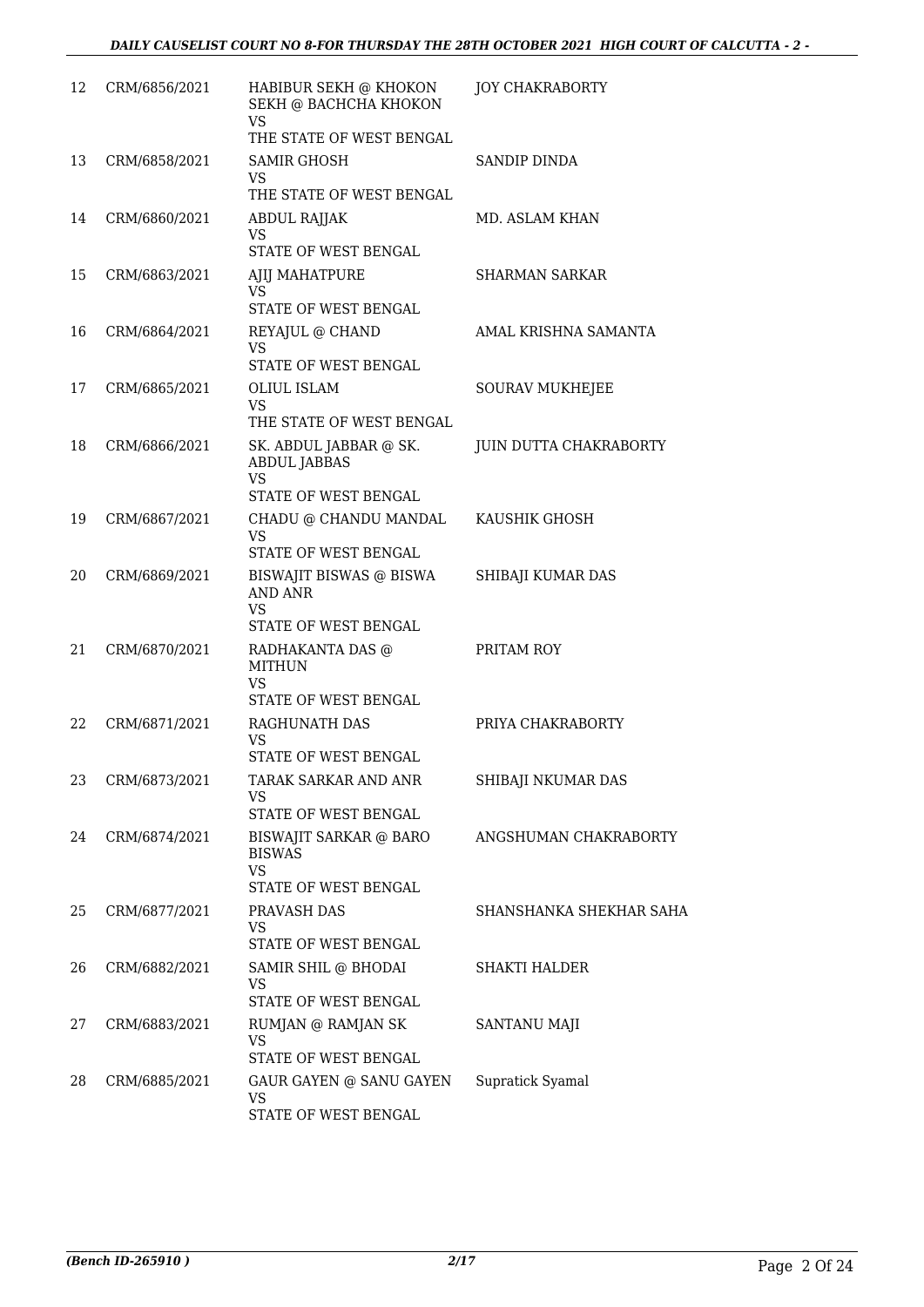| 29 | CRM/6886/2021 | SABIR MOLLA @ SABIRUDDIN<br>MOLLA @ SABBIR<br><b>VS</b><br>THE STATE OF WEST BENGAL   | SHASHANKA SHEKHAR<br>SAHADREAM.B26@GMAIL.COM |
|----|---------------|---------------------------------------------------------------------------------------|----------------------------------------------|
| 30 | CRM/6889/2021 | <b>MANIK NASKAR</b><br>VS                                                             | SHASHANKA SHEKHAR SAHA                       |
|    |               | THE STATE OF WEST BENGAL                                                              |                                              |
| 31 | CRM/6890/2021 | FULBABU SK @ TOTA SK @<br><b>FULLBABU SK</b><br><b>VS</b>                             | SANTANU MAJI                                 |
|    |               | STATE OF WEST BENGAL                                                                  |                                              |
| 32 | CRM/6891/2021 | MEENA SINGH @ MEENA<br>VS<br>STATE OF WEST BENGAL                                     | PRONOJIT ROY                                 |
| 33 | CRM/6893/2021 | HASAN MONDAL AND<br><b>ANOTHER</b><br>VS                                              | ANGSHUMAN CHAKRABORTY                        |
|    |               | STATE OF WEST BENGAL                                                                  |                                              |
| 34 | CRM/6895/2021 | <b>JIBAN KARMAKAR</b><br>VS                                                           | ANGSHUMAN CHAKRABORTY                        |
|    |               | <b>STATE OF WEST BENGAL</b>                                                           |                                              |
| 35 | CRM/6897/2021 | <b>MUKUL SARKAR</b><br><b>VS</b>                                                      | SHASHANKA SEKHAR SAHA                        |
|    |               | <b>STATE OF WEST BENGAL</b>                                                           |                                              |
| 36 | CRM/6898/2021 | <b>MATIUR RAHAMAN</b><br>VS<br>STATE OF WEST BENGAL                                   | JISAN IQUBAL HOSSAIN                         |
| 37 | CRM/6901/2021 | MASUD SK.                                                                             | <b>TAPODIP GUPTA</b>                         |
|    |               | VS                                                                                    |                                              |
|    |               | STATE OF WEST BENGAL                                                                  |                                              |
| 38 | CRM/6902/2021 | SANTU SILL @ MANTU AND<br><b>ANOTHER</b><br><b>VS</b>                                 | SHASHANKA SHEKHAR SAHA                       |
|    |               | <b>STATE OF WEST BENGAL</b>                                                           |                                              |
| 39 | CRM/6905/2021 | SABIKUL KUNAHAR ALIAS<br>SABIKUN NAHAR MONDAL<br><b>VS</b>                            | <b>JISAN IQBAL HOSSAIN</b>                   |
| 40 | CRM/6906/2021 | STATE OF WEST BENGAL<br>SADDAM MONDAL                                                 | SHASHANKA SHEKHAR SAHA                       |
|    |               | <b>VS</b>                                                                             |                                              |
|    |               | STATE OF WEST BENGAL                                                                  |                                              |
| 41 | CRM/6908/2021 | <b>SAYAN GHOSH</b><br>VS<br>STATE OF WEST BENGAL                                      | Malay Bhattacharyya                          |
| 42 | CRM/6913/2021 | NABISUDDIN SK                                                                         | <b>JISAN IQBAL HOSSAIN</b>                   |
|    |               | <b>VS</b>                                                                             |                                              |
|    |               | STATE OF WEST BENGAL                                                                  |                                              |
| 43 | CRM/6914/2021 | ALAMIN SK<br><b>VS</b><br>STATE OF WEST BENGAL                                        | MD GOILAM NURE IMROHI                        |
| 44 | CRM/6916/2021 | <b>ALHANODA SKA LIAS</b><br><b>ALHANDO SK ALIAS</b><br><b>ALHAMDO SK</b><br><b>VS</b> | SOMNATH ADHIKARY                             |
|    |               | <b>STATE OF WEST BENGAL</b>                                                           |                                              |
| 45 | CRM/6917/2021 | SK. TAIFIK ALI @ TOUFIK ALI<br><b>VS</b><br>STATE OF WEST BENGAL                      | ANINDYA GHOSH                                |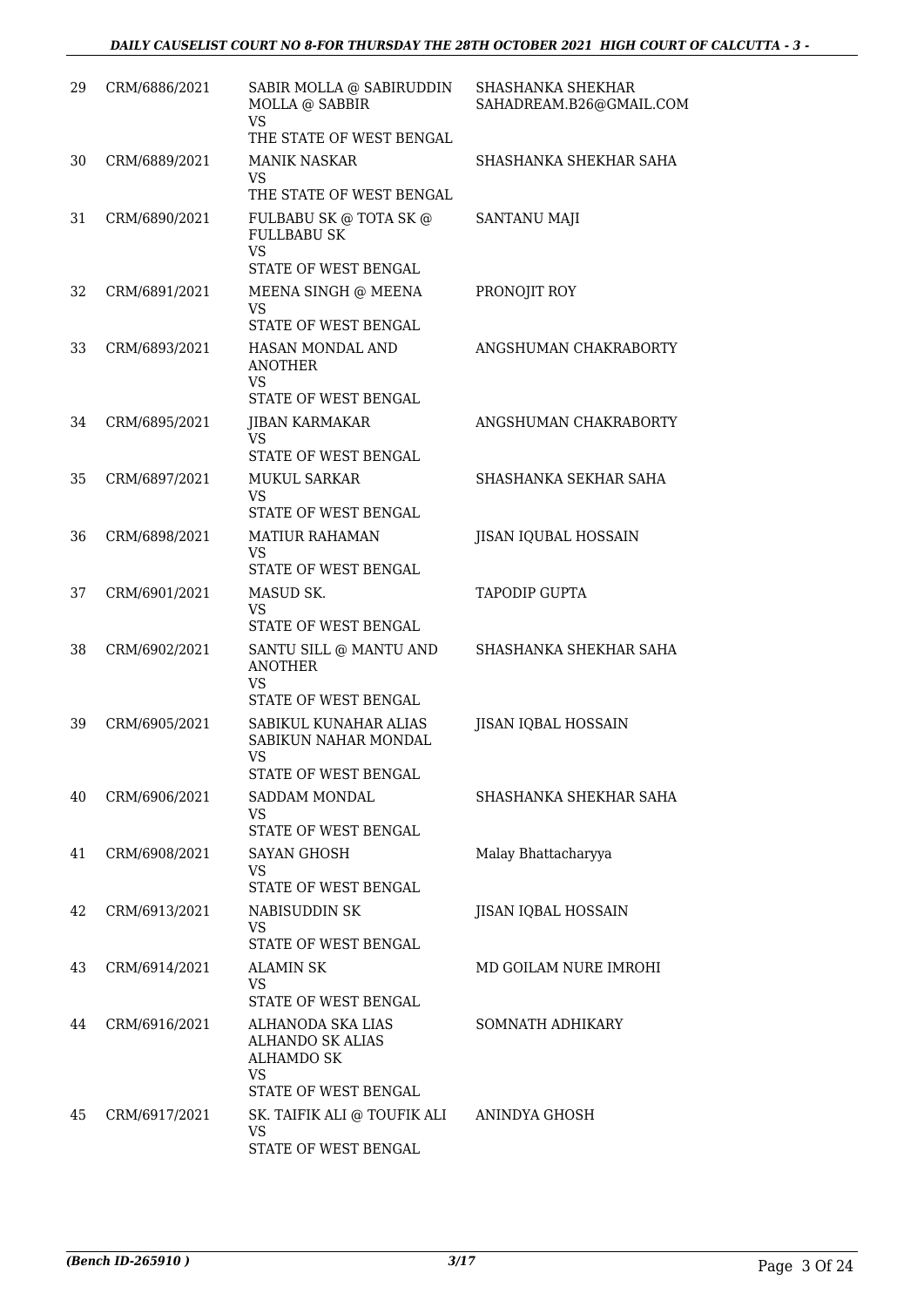| 46 | CRM/6919/2021 | TOMIRUL SK ALIAS TAMIRUL<br><b>SK</b><br><b>VS</b><br>STATE OF WEST BENGAL                                                | SOMNATH ADHIKARY              |
|----|---------------|---------------------------------------------------------------------------------------------------------------------------|-------------------------------|
| 47 | CRM/6920/2021 | JOY PRAKASH MAHATO @<br>JOYPRAKASH MAHATO<br><b>VS</b><br>STATE OF WEST BENGAL AND<br>ORS.                                | <b>SYED MURSHID ALAM</b>      |
| 48 | CRM/6923/2021 | <b>ENAMUL SK</b><br><b>VS</b>                                                                                             | KAUSIK BISWAS                 |
| 49 | CRM/6924/2021 | STATE OF WEST BENGAL<br>RAJ KUMAR MANNA @ GOPAL AMAL KRISHNA SAMANTA<br><b>MANNA</b><br><b>VS</b><br>STATE OF WEST BENGAL |                               |
| 50 | CRM/6925/2021 | SATHI BHATTACHARYA<br>(DULE)<br><b>VS</b><br>STATE OF WEST BENGAL AND                                                     | Jeenia Rudra                  |
| 51 | CRM/6930/2021 | ORS.<br>HARIPADA GHOSH AND<br><b>ANOTHER</b><br><b>VS</b><br>STATE OF WEST BENGAL                                         | <b>KAUSIK BISWAS</b>          |
| 52 | CRM/6931/2021 | BISWA @ BISWAJIT LASKAR<br><b>VS</b><br>STATE OF WEST BENGAL                                                              | KALYAN KUMAR<br>BHATTACHARJEE |
| 53 | CRM/6932/2021 | <b>DILIP BAG</b><br>VS.<br>STATE OF WEST BENGAL AND                                                                       | AMAL KRISHNA SAMANTA          |
| 54 | CRM/6936/2021 | ORS.<br>RAJ SEKHAR BAG<br><b>VS</b><br>STATE OF WEST BENGAL AND<br>ORS.                                                   | <b>NAHID RAHAMAN</b>          |
| 55 | CRM/6938/2021 | PRASANTA SINGH AND<br>OTHERS<br>VS<br>STATE OF WEST BENGAL                                                                | NILADRI SEKHAR GHOSH          |
| 56 | CRM/6939/2021 | SK. SADDAM HOSSAIN @ SK. NILADRI SEKHAR GHOSH<br>SADDAM<br><b>VS</b><br>STATE OF WEST BENGAL AND<br>ORS.                  |                               |
| 57 | CRM/6940/2021 | <b>HABIB SK</b><br>VS<br>STATE OF WEST BENGAL                                                                             | SYED MURSHID ALAM             |
| 58 | CRM/6941/2021 | SK SADDAM HUSAN<br>VS<br>STATE OF WEST BENGAL                                                                             | <b>SUMIT ROUTH</b>            |
| 59 | CRM/6943/2021 | AMAR MONDAL<br>VS<br>STATE OF WEST BENGAL                                                                                 | ABDUL HAMID MOLLA             |
| 60 | CRM/6944/2021 | SK MURSELIM<br><b>VS</b><br>STATE OF WEST BENGAL                                                                          | <b>SUMIT ROUTH</b>            |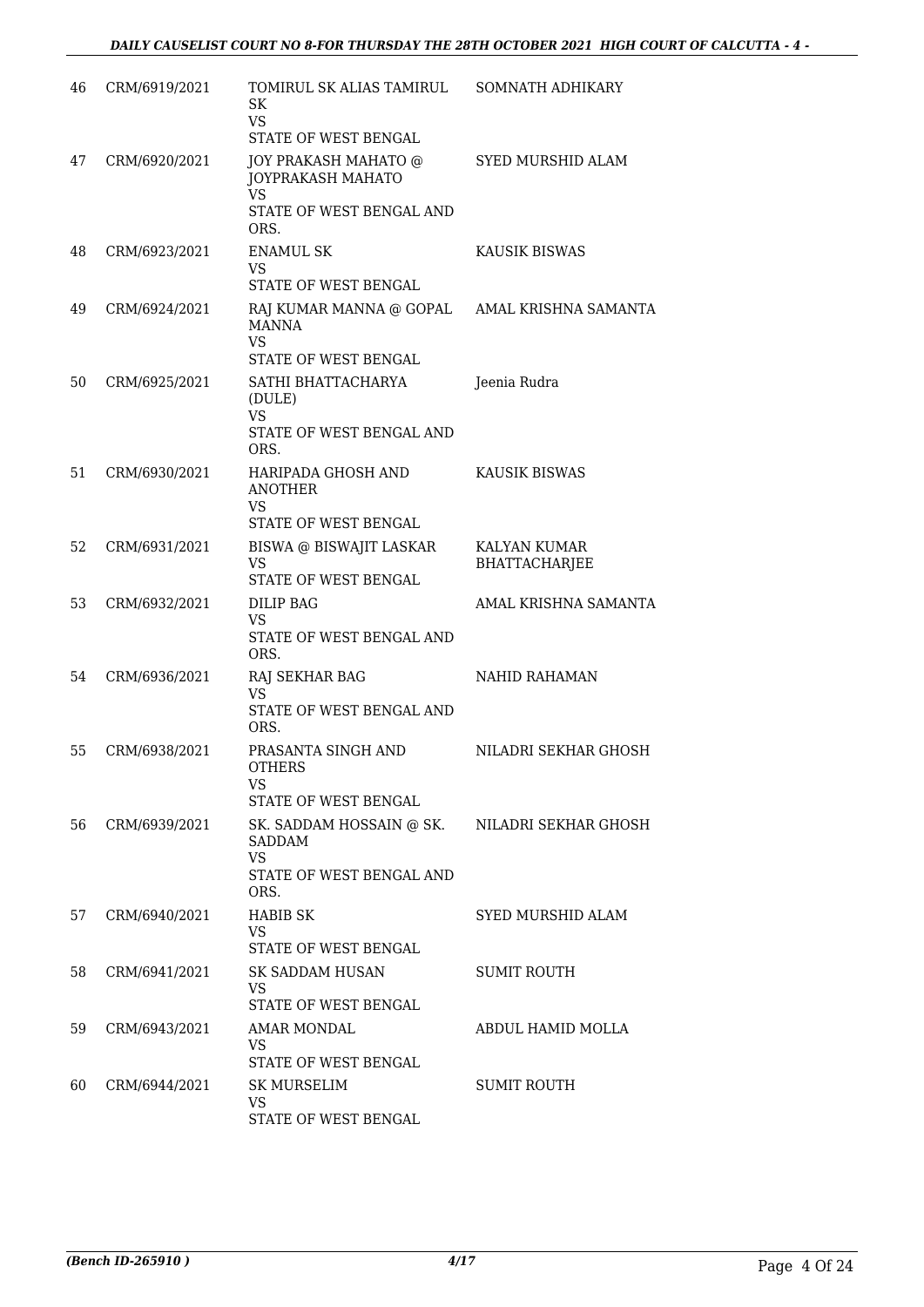| 61  | CRM/6946/2021 | THE CENTRAL BUREAU OF<br><b>INVESTIGATION</b><br>SPECIALBRANCH KOLKATA<br><b>VS</b><br>LAKSHMI BAGDI AND<br><b>OTHERS</b> | <b>SAMRAT GOSWAMI</b>    |
|-----|---------------|---------------------------------------------------------------------------------------------------------------------------|--------------------------|
| 62  | CRM/6947/2021 | SUBEDH@SUKHEN SARDAR<br><b>VS</b><br>STATE OF WEST BENGAL                                                                 | <b>AMIT SINGH</b>        |
| 63  | CRM/6948/2021 | <b>AVIJIT PRAMANIK</b><br><b>VS</b><br>STATE OF WEST BENGAL                                                               | <b>GAUTAM SARDAR</b>     |
| 64  | CRM/6955/2021 | SK LADLA ALIAS MD LADLA<br><b>AND ANR</b><br><b>VS</b><br>STATE OF WEST BENGAL                                            | <b>ANKITA DEY</b>        |
| 65  | CRM/6957/2021 | MANTU DOLUI @ MONTU<br><b>DOLUI</b><br><b>VS</b><br>STATE OF WEST BENGAL                                                  | NILADRI SEKHAR GHOSH     |
| 66  | CRM/6958/2021 | PRAFULLYA MALIK<br><b>VS</b><br>STATE OF WEST BENGAL                                                                      | SOMENATH MUKHERJEE       |
| 67  | CRM/6960/2021 | SANJIB DAS<br><b>VS</b><br>STATE OF WEST BENGAL                                                                           | <b>SUMAN DE</b>          |
| 68  | CRM/6961/2021 | <b>ISTARUL HALSANA</b><br>VS<br>STATE OF WEST BENGAL                                                                      | <b>RAJ BARMAN</b>        |
| 69  | CRM/6963/2021 | <b>ALOKE DAS</b><br><b>VS</b><br>STATE OF WEST BENGAL                                                                     | SK TOSLIM ALI            |
| 70  | CRM/6964/2021 | <b>NAYAN HALDER</b><br>VS<br>THE STATE OF WEST BENGAL                                                                     | <b>AVIRUP CHATTERJEE</b> |
| 71  | CRM/6965/2021 | NAJIR MOMIN @ NAZIR<br><b>MOMIN</b><br><b>VS</b><br>STATE OF WEST BENGAL                                                  | MUJIBAR ALI NASKAR       |
| 72. | CRM/6966/2021 | IMRAJ HASAN @ RUBEL SK<br>VS<br><b>STATE OF WEST BENGAL</b>                                                               | <b>SUMAN DE</b>          |
| 73  | CRM/6967/2021 | NOORBOK SK @ BHOLA SK @<br><b>NURBAKS SEKH</b><br>VS<br>STATE OF WEST BENGAL                                              | MOHAMMAD KHAIRUL         |
| 74  | CRM/6969/2021 | SHYAMSUNDAR BISWAS<br><b>VS</b><br>STATE OF WEST BENGAL AND<br>ORS.                                                       | NILADRI SEKHAR GHOSH     |
| 75  | CRM/6970/2021 | ANJUYARA BIBI<br>VS<br>STATE OF WEST BENGAL                                                                               | SK TOSLIM ALI            |
| 76  | CRM/6972/2021 | SANJAY SARKAR @ SANJOY<br><b>SARKAR</b><br><b>VS</b><br>THE STATE OF WEST BENGAL                                          | DEBAYAN GHOSH            |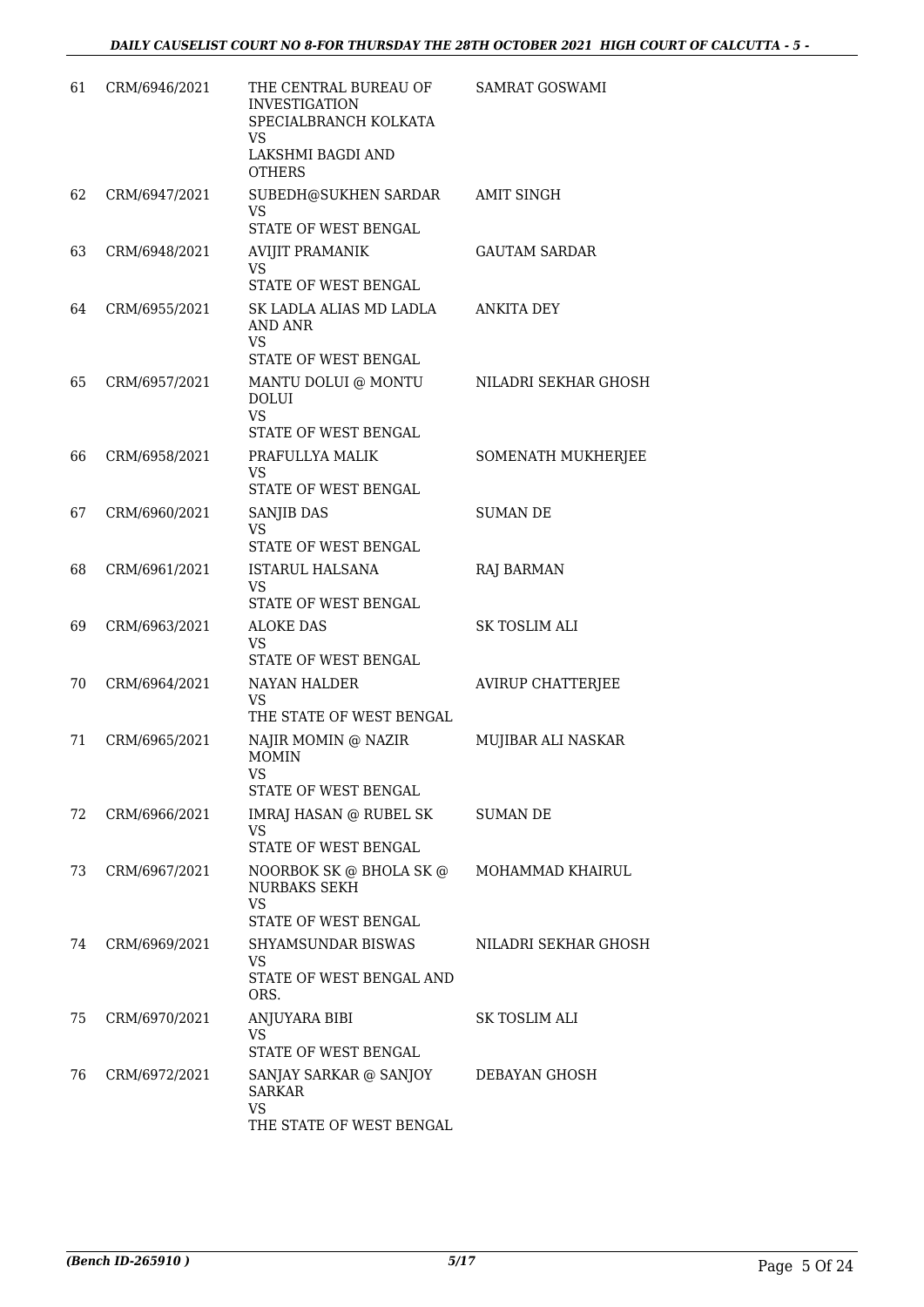| 77 | CRM/6974/2021 | MOSTAKIN SEKH<br>VS<br>STATE OF WEST BENGAL                                        | SK TOSLIM ALI          |
|----|---------------|------------------------------------------------------------------------------------|------------------------|
| 78 | CRM/6975/2021 | SENTU SK @ MAHATADIN SK<br><b>AND ANR</b><br><b>VS</b><br>STATE OF WEST BENGAL AND | KAUSHIK BISWAS         |
|    |               | ORS.                                                                               |                        |
| 79 | CRM/6976/2021 | PRADIP KUMAR MAITY<br>VS                                                           | <b>SUMAN DE</b>        |
| 80 | CRM/6978/2021 | STATE OF WEST BENGAL<br>MANISH KUMAR RAJAK                                         | MOHAMMAD KHAIRUL       |
|    |               | VS<br>STATE OF WEST BENGAL                                                         |                        |
| 81 | CRM/6979/2021 | SK JIAUL @ SK JEYAUL<br>VS.                                                        | SOUPAL CHATTERJEE      |
|    |               | STATE OF WEST BENGAL                                                               |                        |
| 82 | CRM/6980/2021 | ENTAJUL MOLLAH @ INDU<br>VS<br>THE STATE OF WEST BENGAL                            | ANGSHUMAN CHAKRABORTY  |
| 83 | CRM/6981/2021 | <b>BAPAN SANTRA</b>                                                                | SANTANU MAJI           |
|    |               | <b>VS</b><br>STATE OF WEST BENGAL                                                  |                        |
| 84 | CRM/6982/2021 | NETAI SINGH                                                                        | DEBARSHI BRAHMA        |
|    |               | VS                                                                                 |                        |
|    |               | STATE OF WEST BENGAL                                                               |                        |
| 85 | CRM/6986/2021 | <b>AMIT BISWAS</b><br>VS<br>THE STATE OF WEST BENGAL                               | SHASHANKA SHEKHAR SAHA |
| 86 | CRM/6987/2021 | NAJMUL HAQUE @<br>CHANCHAL                                                         | MOHAMMAD KHAIRUL       |
|    |               | <b>VS</b><br><b>STATE OF WEST BENGAL</b>                                           |                        |
| 87 | CRM/6988/2021 | MOHITESH HALDER @ CHOR<br><b>BABU</b>                                              | SHASHANKA SHEKHAR SAHA |
|    |               | <b>VS</b><br>STATE OF WEST BENGAL                                                  |                        |
| 88 | CRM/6989/2021 | CHAND @ CHAND MOHAN<br><b>MALAKAR @BISWAS</b>                                      | <b>KARABI ROY</b>      |
|    |               | <b>VS</b><br>STATE OF WEST BENGAL AND<br>ORS.                                      |                        |
| 89 | CRM/6992/2021 | SIRAJUL GAZI @ KHOKAN<br><b>VS</b>                                                 | SHASHANKA SHEKHAR SAHA |
|    |               | THE STATE OF WEST BENGAL                                                           |                        |
| 90 | CRM/6994/2021 | BISWAJIT HALDER @ BISHU<br><b>VS</b><br>STATE OF WEST BENGAL                       | SHASHANKA SHEKHAR SAHA |
| 91 | CRM/6995/2021 | RATAN BALA                                                                         | KAUSTUV SHOME          |
|    |               | <b>VS</b><br>STATE OF WEST BENGAL                                                  |                        |
| 92 | CRM/6997/2021 | MAHABUR RAHAMAN GAZI                                                               | SHASHANKA SHEKHAR SAHA |
|    |               | VS                                                                                 |                        |
|    |               | STATE OF WEST BENGAL                                                               |                        |
| 93 | CRM/6998/2021 | NETAI GAIN<br>VS                                                                   | MD ABDULLAH GAZI       |
|    |               | STATE OF WEST BENGAL                                                               |                        |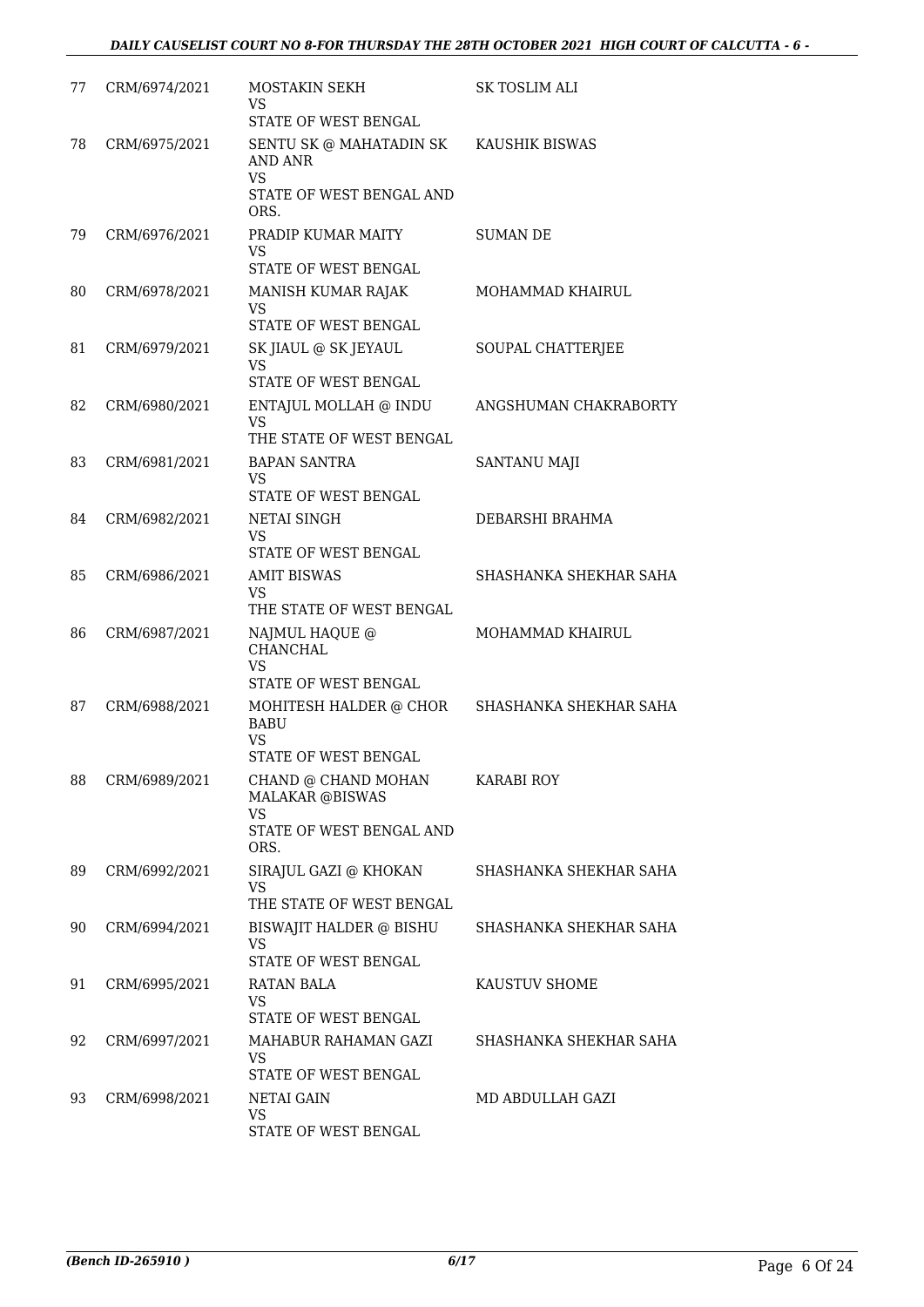| 94 | CRM/6999/2021     | PRAHALAD GAIN<br>VS<br>THE STATE OF WEST BENGAL        | SHASHANKA SHEKHAR SAHA |
|----|-------------------|--------------------------------------------------------|------------------------|
| 95 | CRM/7001/2021     | SAGATO GHOSH<br>VS                                     | SHASHANKA SHEKHAR SAHA |
|    |                   | STATE OF WEST BENGAL                                   |                        |
| 96 | CRM/7002/2021     | SURAJ ALI MONDAL<br>VS                                 | SHASHANKA SHEKHAR SAHA |
| 97 | CRM/7003/2021     | STATE OF WEST BENGAL<br>DILIP BRAHMA ALIAS MONA        | MD ABDULLAH GAZI       |
|    |                   | VS<br>STATE OF WEST BENGAL                             |                        |
| 98 | CRM/7004/2021     | <b>SAMIR ROY</b>                                       | SHASHANKA SHEKHAR SAHA |
|    |                   | VS<br>STATE OF WEST BENGAL                             |                        |
| 99 | CRM/7005/2021     | PRASENJIT DAS                                          | <b>SUPRATIK SANYAL</b> |
|    |                   | <b>VS</b><br>STATE OF WEST BENGAL AND<br>ORS.          |                        |
|    | 100 CRM/7006/2021 | FARIJUL @ FAREJUL SK.                                  | MD. GOLAM NURE IMROHI  |
|    |                   | VS<br>THE STATE OF WEST BENGAL                         |                        |
|    | 101 CRM/7007/2021 | ABDUL MANNAN@MANNAN<br><b>SK</b><br><b>VS</b>          | <b>ABDUS SALAM</b>     |
|    |                   | STATE OF WEST BENGAL                                   |                        |
|    | 102 CRM/7008/2021 | BHAIRAB SARKAR AND ANR.<br>VS                          | SHASANKA SHEKHAR SAHA  |
|    |                   | STATE OF WEST BENGAL                                   |                        |
|    | 103 CRM/7010/2021 | <b>BIJAN NANDI</b><br><b>VS</b>                        | SHASHANKA SHEKHAR SAHA |
|    | 104 CRM/7011/2021 | STATE OF WEST BENGAL<br><b>AKTARUL SK</b>              | <b>ARUSHI RATHORE</b>  |
|    |                   | VS<br>STATE OF WEST BENGAL                             |                        |
|    | 105 CRM/7012/2021 | RAJU SK. AND ANR                                       | <b>SANDIP DAS</b>      |
|    |                   | VS<br>THE STATE OF WEST BENGAL                         |                        |
|    | 106 CRM/7013/2021 | LOKNATH CHOWDHURY                                      | SHASHANKA SHEKHAR SAHA |
|    |                   | <b>VS</b>                                              |                        |
|    |                   | STATE OF WEST BENGAL                                   |                        |
|    | 107 CRM/7014/2021 | RAMESHAWAR KALITA<br>VS.                               | AMAL KUMAR SAHA        |
|    |                   | STATE OF WEST BENGAL AND<br>ORS.                       |                        |
|    | 108 CRM/7015/2021 | SAIDULLA ALAIS SAIDUL<br>HALSANAA AND ORS<br><b>VS</b> | <b>RAJ BARMAN</b>      |
|    |                   | STATE OF WEST BENGAL                                   |                        |
|    | 109 CRM/7017/2021 | GANESH PRASAD VERMA<br><b>VS</b>                       | ARUSHI RATHORE         |
|    |                   | STATE OF WEST BENGAL                                   |                        |
|    | 110 CRM/7018/2021 | RAJU DALAL<br>VS                                       | SHASHANKA SHEKHAR SAHA |
|    |                   | STATE OF WEST BENGAL                                   |                        |
|    | 111 CRM/7019/2021 | SANDIP PRAMANIK<br>VS.                                 | KAUSTUV SHOME          |
|    |                   | STATE OF WEST BENGAL                                   |                        |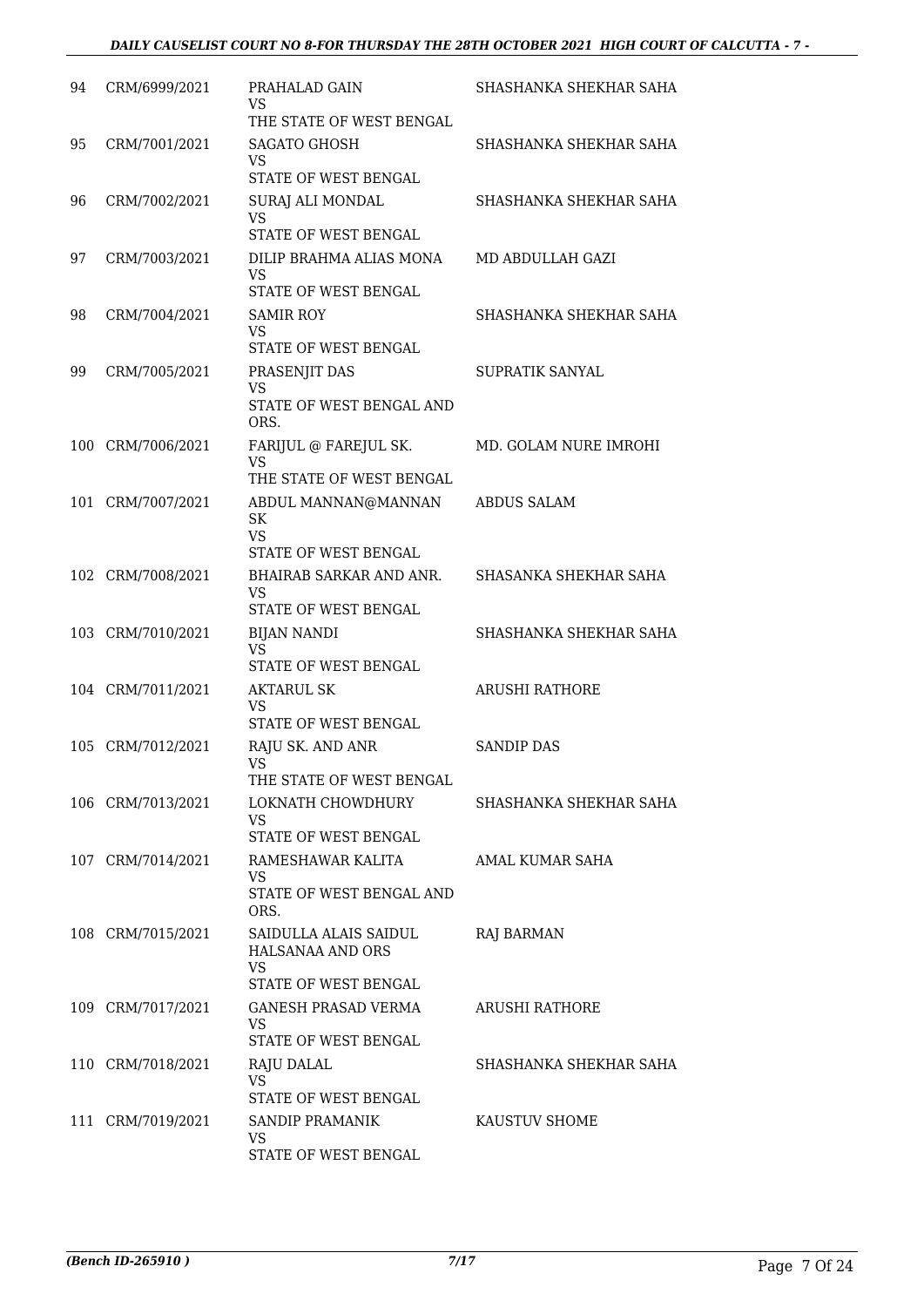#### *DAILY CAUSELIST COURT NO 8-FOR THURSDAY THE 28TH OCTOBER 2021 HIGH COURT OF CALCUTTA - 8 -*

| 112 CRM/7023/2021 | SOMNATH DUTTA<br>VS<br>STATE OF WEST BENGAL                     | <b>SAYAN KANJILAL</b>  |
|-------------------|-----------------------------------------------------------------|------------------------|
| 113 CRM/7024/2021 | SANTANU BOSE AND<br><b>ANOTHER</b><br>VS                        | SHASHANKA SHEKHAR SAHA |
|                   | STATE OF WEST BENGAL                                            |                        |
| 114 CRM/7025/2021 | KABIRUL ISLAM<br>VS                                             | SHASHANKA SHEKHAR SAHA |
|                   | STATE OF WEST BENGAL                                            |                        |
| 115 CRM/7026/2021 | SHUBHANKAR KUNDU<br>VS                                          | SHASHANKA SHEKHAR SAHA |
|                   | STATE OF WEST BENGAL                                            |                        |
| 116 CRM/7027/2021 | SEKH MOTABBER @ NADU<br>VS<br>STATE OF WEST BENGAL              | SHASHANKA SHEKHAR SAHA |
| 117 CRM/7028/2021 | SIRAJUL HAQUE MONDAL                                            | Jeenia Rudra           |
|                   | VS                                                              |                        |
|                   | STATE OF WEST BENGAL                                            |                        |
| 118 CRM/7029/2021 | MOKKEL @ MAKKEL SK<br>VS<br>STATE OF WEST BENGAL                | ARUP KUMAR MONDAL      |
| 119 CRM/7030/2021 | <b>BABLU SEIKH</b>                                              | SHASHANKA SHEKHAR SAHA |
|                   | <b>VS</b><br>STATE OF WEST BENGAL                               |                        |
| 120 CRM/7031/2021 | ABDULLA<br>SEKH@ABDULLYA@JAHANGIR<br>VS<br>STATE OF WEST BENGAL | <b>AVINABA PATRA</b>   |
| 121 CRM/7032/2021 | PRESENJIT SASMAL                                                | Jeenia Rudra           |
|                   | <b>VS</b><br>STATE OF WEST BENGAL                               |                        |
| 122 CRM/7033/2021 | SUVENDU PRADHAN AND<br><b>ANR</b><br>VS                         | DEBAPRIYA MAJUMDER     |
|                   | STATE OF WEST BENGAL                                            |                        |
| 123 CRM/7034/2021 | LIMON MALAKAR AND<br><b>ANOTHER</b><br><b>VS</b>                | SHASHANKA SHEKHAR SAHA |
|                   | STATE OF WEST BENGAL                                            |                        |
| 124 CRM/7036/2021 | SK RAJU<br><b>VS</b>                                            | SUDIP GHOSH CHOWDHURY  |
|                   | STATE OF WEST BENGAL                                            |                        |
| 125 CRM/7037/2021 | <b>SEKH JHANTU</b>                                              | SHASHANKA SHEKHAR SAHA |
|                   | <b>VS</b><br>STATE OF WEST BENGAL                               |                        |
| 126 CRM/7040/2021 | SOMNATH ROY                                                     | SUDIP GHOSH CHOWDHURY  |
|                   | VS<br>STATE OF WEST BENGAL                                      |                        |
| 127 CRM/7043/2021 | BUYALI KALANDAR ALI AND SARTHAK BURMAN                          |                        |
|                   | <b>ANR</b><br><b>VS</b>                                         |                        |
|                   | STATE OF WEST BENGAL                                            |                        |
| 128 CRM/7049/2021 | TARIKUL BISWAS ALIAS<br><b>MUNNA</b><br><b>VS</b>               | SUBHAJIT CHOWDHURY     |
|                   | STATE OF WEST BENGAL                                            |                        |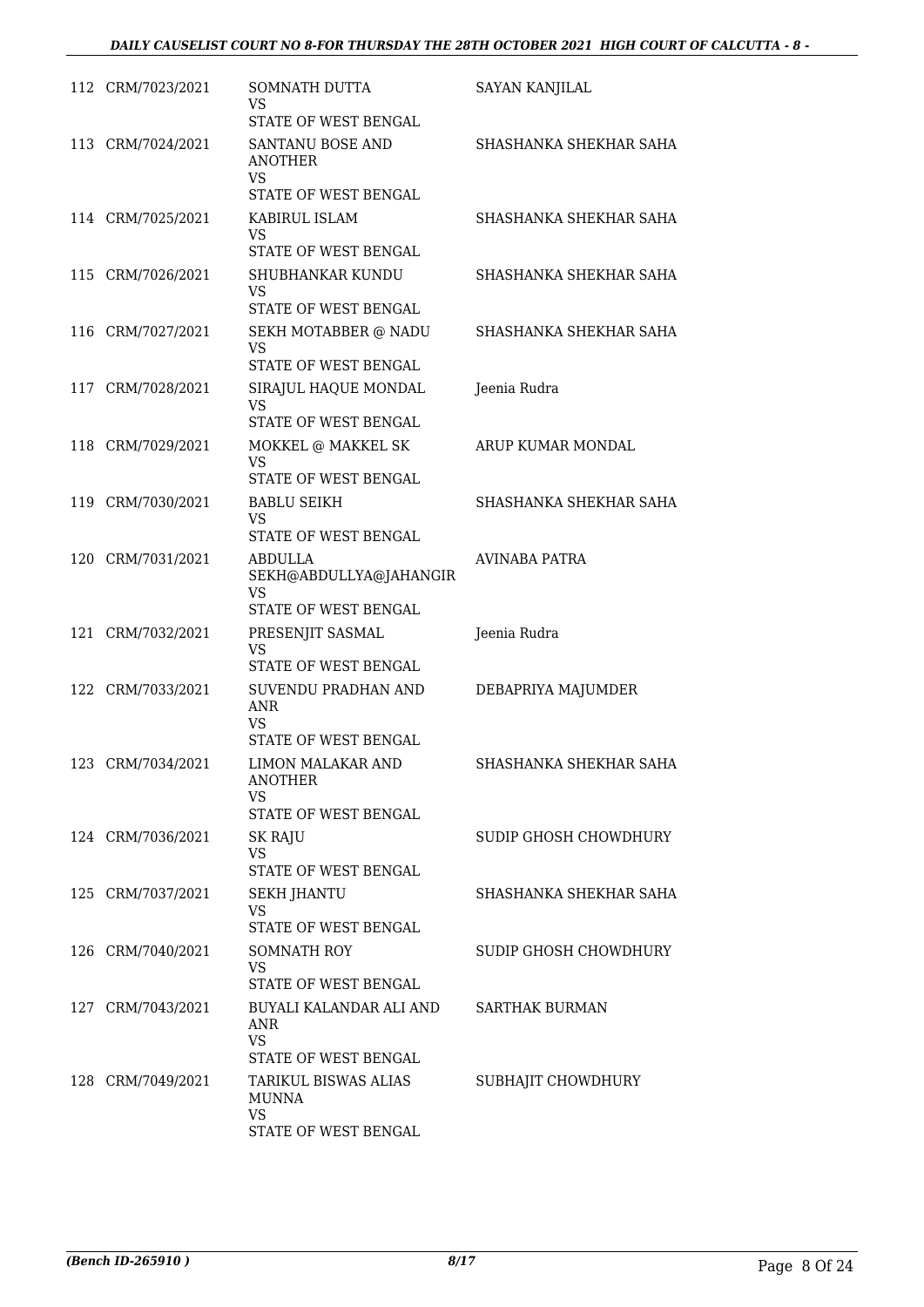| 129 CRM/7051/2021 | SHYAMAPRASAD MUKHERJEE<br>VS<br>STATE OF WEST BENGAL                   | <b>MANAS KUMAR DAS</b>  |
|-------------------|------------------------------------------------------------------------|-------------------------|
| 130 CRM/7053/2021 | KUSUMUDDIN<br>ALI@KUSUMATDDIN<br>VS                                    | KAZI M RAHAMAN          |
|                   | STATE OF WEST BENGAL                                                   |                         |
| 131 CRM/7057/2021 | MANJRISH TRIPATHI<br>VS<br>STATE OF WEST BENGAL                        | SANDIPAN BHATTACHARYYA  |
| 132 CRM/7058/2021 | RAJESH MANDAL<br>VS                                                    | ABHINABA DAN            |
|                   | STATE OF WEST BENGAL                                                   |                         |
| 133 CRM/7060/2021 | PRATAP SAHA @ PITU<br>VS<br>STATE OF WEST BENGAL                       | ANISUR RAHAMAN          |
| 134 CRM/7061/2021 | CHANDAN KUMAR MOHANTA                                                  | <b>SAYAN KANJILAL</b>   |
|                   | VS.                                                                    |                         |
|                   | <b>STATE OF WEST BENGAL</b>                                            |                         |
| 135 CRM/7067/2021 | <b>BIPLAB DAS @ BAPAN</b><br><b>VS</b><br>STATE OF WEST BENGAL         | RAMASHIS SINHA          |
| 136 CRM/7069/2021 | <b>JIARUL SARDAR</b>                                                   | KAMALESH CH. SAHA       |
|                   | <b>VS</b>                                                              |                         |
|                   | STATE OF WEST BENGAL                                                   |                         |
| 137 CRM/7070/2021 | UMESH CHANDRA NATH<br><b>VS</b><br>STATE OF WEST BENGAL                | <b>SOFIA NESAR</b>      |
| 138 CRM/7075/2021 | OM PRAKASH DAHAL                                                       | SOURJYA DAS             |
|                   | VS<br>STATE OF WEST BENGAL                                             |                         |
| 139 CRM/7079/2021 | PROHALLAD DAS                                                          | KAMALESH CH. SAHA       |
|                   | VS<br>STATE OF WEST BENGAL                                             |                         |
| 140 CRM/7081/2021 | ARIF MONDAL @ ARIFN ALI<br><b>MONDAL</b><br>VS<br>STATE OF WEST BENGAL | KAMALESH CHANDRA SAHA   |
| 141 CRM/7082/2021 | MD ASLAM ALI DALAI                                                     | ABHINABA DAN            |
|                   | VS                                                                     |                         |
|                   | STATE OF WEST BENGAL                                                   |                         |
| 142 CRM/7086/2021 | SHIBAPRASAD CHOWDHURY<br>AND ANOTHER<br>VS                             | SOURAV MUKHERJEE        |
|                   | STATE OF WEST BENGAL                                                   |                         |
| 143 CRM/7087/2021 | <b>BAPI BISWAS</b><br>VS<br>STATE OF WEST BENGAL                       | SOURAV MUKHERJEE        |
| 144 CRM/7088/2021 | GOURAB BISWAS@BAIDYA                                                   | SONALI DAS              |
|                   | VS<br>STATE OF WEST BENGAL                                             |                         |
| 145 CRM/7089/2021 | JAGANNATH MONDAL AND<br>ANR                                            | ASRAF MANDAL            |
|                   | <b>VS</b><br>STATE OF WEST BENGAL                                      |                         |
| 146 CRM/7090/2021 | <b>SUKDEB BARAI</b>                                                    | <b>SOURAV MUKHERJEE</b> |
|                   | VS<br>STATE OF WEST BENGAL                                             |                         |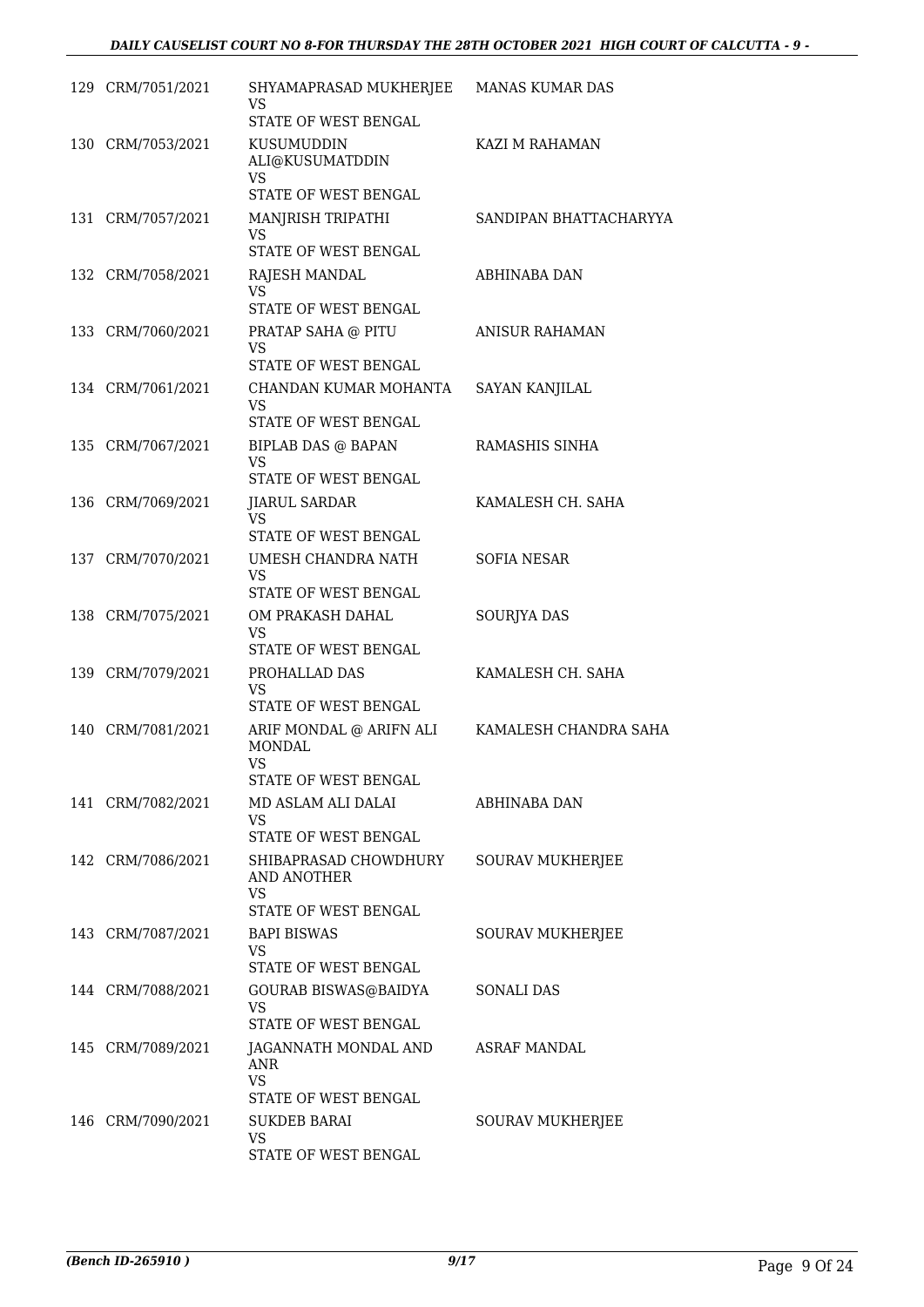#### *DAILY CAUSELIST COURT NO 8-FOR THURSDAY THE 28TH OCTOBER 2021 HIGH COURT OF CALCUTTA - 10 -*

| 147 CRM/7091/2021 | SABUKTAGIN BISWAS<br>VS                                                                 | Sumanta Das             |
|-------------------|-----------------------------------------------------------------------------------------|-------------------------|
|                   | STATE OF WEST BENGAL                                                                    |                         |
| 148 CRM/7093/2021 | ARABINDA MONDAL AND ANR<br>VS                                                           | SUDIP GHOSH CHOWDHURY   |
|                   | STATE OF WEST BENGAL                                                                    |                         |
| 149 CRM/7094/2021 | MUSTAKIN SK $@$ MUSTA $@$<br><b>MUSTAFA</b><br><b>VS</b><br><b>STATE OF WEST BENGAL</b> | <b>SOURAV MUKHERJEE</b> |
| 150 CRM/7095/2021 | RAMESH MAHATO                                                                           | SUDIP GHOSH CHOWDHURY   |
|                   | VS<br>STATE OF WEST BENGAL                                                              |                         |
| 151 CRM/7096/2021 | ATAI MOLLICK@ATARUL<br>MOLLICK AND ANR.<br>VS.                                          | Asraf Mandal            |
|                   | <b>STATE OF WEST BENGAL</b>                                                             |                         |
| 152 CRM/7097/2021 | <b>GOLAM MONDAL</b><br>VS.                                                              | KAMALESH CH. SAHA       |
|                   | STATE OF WEST BENGAL                                                                    |                         |
| 153 CRM/7102/2021 | SOHIDUL SK AND OTHERS<br><b>VS</b>                                                      | <b>SOURAV MUKHERJEE</b> |
|                   | STATE OF WEST BENGAL                                                                    |                         |
| 154 CRM/7103/2021 | <b>BUDHADEB PAL @ BUDU</b><br><b>VS</b>                                                 | <b>SOURAV MUKHERJEE</b> |
|                   | STATE OF WEST BENGAL                                                                    |                         |
| 155 CRM/7104/2021 | PANGA @ ANDRIYA MONDAL<br><b>VS</b><br>STATE OF WEST BENGAL                             | ASRAF MANDAL            |
| 156 CRM/7107/2021 | <b>SARMAD SHAIKH</b>                                                                    | <b>ABDUS SALAM</b>      |
|                   | VS<br>STATE OF WEST BENGAL                                                              |                         |
| 157 CRM/7109/2021 | ARABINDU SARKAR                                                                         | <b>ASRAF MONDAL</b>     |
|                   | VS<br>STATE OF WEST BENGAL                                                              |                         |
| 158 CRM/7117/2021 | <b>BUBAI DALUI</b><br>VS.                                                               | RANJIT SINGH            |
|                   | STATE OF WEST BENGAL                                                                    |                         |
|                   | <b>APPLICATION FOR ANTICIPATORY BAIL U/SEC. 438 CR. P. C.</b>                           |                         |
| 159 CRM/5677/2021 | GANGADHAR BAGDI AND<br><b>OTHERS</b><br>VS.                                             | PARTHA SARATHI GHOSH    |
|                   | STATE OF WEST BENGAL                                                                    |                         |
| 160 CRM/6832/2021 | SOVAN KAR AND ANR                                                                       | Shraman Sarkar          |
|                   | <b>VS</b><br>STATE OF WEST BENGAL AND<br>ORS.                                           |                         |
|                   | <b>AMIT BISWAS</b>                                                                      | KAZI M. RAHMAN          |
| 161 CRM/6841/2021 | VS<br>STATE OF WEST BENGAL                                                              |                         |
| 162 CRM/6843/2021 | BIKASH PAUL AND OTHERS                                                                  | JOYEETA MUKHERJEE       |
|                   | VS                                                                                      |                         |
|                   | STATE OF WEST BENGAL                                                                    |                         |
| 163 CRM/6845/2021 | SAYAN KHAN AND OTTHERS<br>VS                                                            | KUNAL GANGULY           |
|                   | STATE OF WEST BENGAL                                                                    |                         |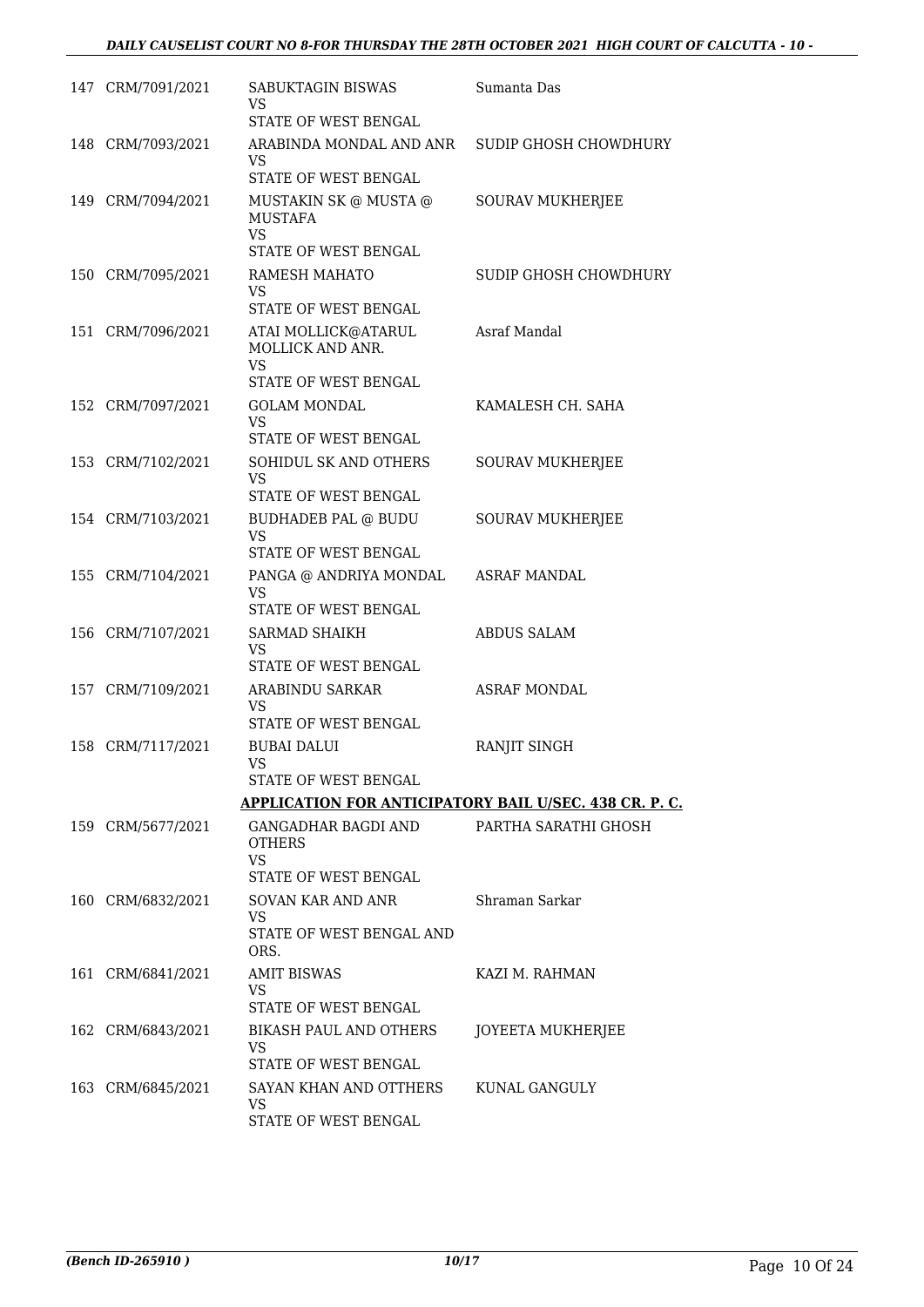| 164 CRM/6848/2021 | <b>SAMRAT GHOSH AND</b><br><b>OTHERS</b><br>VS                                                        | <b>SOURAV MUKHERJEE</b>           |
|-------------------|-------------------------------------------------------------------------------------------------------|-----------------------------------|
|                   | STATE OF WEST BENGAL                                                                                  |                                   |
| 165 CRM/6849/2021 | <b>AKMAL HOSSAIN</b><br>VS                                                                            | <b>ARUP SARKAR</b>                |
|                   | STATE OF WEST BENGAL                                                                                  |                                   |
| 166 CRM/6850/2021 | GANESH KUMAR BHALOTIA<br><b>VS</b><br>STATE OF WEST BENGAL                                            | SUBHAJIT CHOWDHURY                |
| 167 CRM/6852/2021 | KOUSHALYA CHOWDHURY @<br>KOSHALA CHOWDHURY AND<br><b>ANOTHER</b><br><b>VS</b><br>STATE OF WEST BENGAL | <b>SOURAV MUKHERJEE</b>           |
| 168 CRM/6854/2021 | LALTU MONDAL                                                                                          | SOURAV MUKHERJEE                  |
|                   | VS<br>STATE OF WEST BENGAL                                                                            |                                   |
| 169 CRM/6855/2021 | KALYAN KUMAR GHOSH<br>VS<br>STATE OF WEST BENGAL AND<br>ORS.                                          | SHIBAJI KUMAR DAS                 |
| 170 CRM/6857/2021 | SUFIA MONDAL@ SUPRIYA<br>MONDAL AND OTHERS<br>VS<br>STATE OF WEST BENGAL                              | <b>SOURAV MUKHERJEE</b>           |
| 171 CRM/6859/2021 | <b>AZAD SK AND ORS</b>                                                                                | <b>SOURAV MUKHERJEE</b>           |
|                   | <b>VS</b><br>STATE OF WEST BENGAL AND<br>ORS.                                                         |                                   |
| 172 CRM/6861/2021 | DR. TAPAS BAKULI<br>VS<br>STATE OF WEST BENGAL                                                        | <b>SOMA CHOWDHURY</b><br>(BANDHU) |
| 173 CRM/6862/2021 | YOUSUF SK @ MIMO<br><b>VS</b><br>THE STATE OF WEST BENGAL                                             | PARTHA SARATHI GHOSH              |
| 174 CRM/6868/2021 | <b>SOMA SARKAR AND OTHERS</b><br>VS<br>STATE OF WEST BENGAL                                           | PRONOJIT ROY                      |
| 175 CRM/6872/2021 | RAMESH KUMAR GIRI<br>VS<br>STATE OF WEST BENGAL                                                       | SEKHAR MUKHERJEE                  |
| 176 CRM/6876/2021 | SAMIRUL @ SAMIRUL HOQUE<br>AND ORS.<br>VS<br>STATE OF WEST BENGAL                                     | OINDRILA GHOSH                    |
| 177 CRM/6878/2021 | RAJESH TUDU<br><b>VS</b><br>STATE OF WEST BENGAL                                                      | <b>ARUP SARKAR</b>                |
| 178 CRM/6879/2021 | ABU KALAM AZAD @ ABUL<br>KALAM AJAD<br>VS<br><b>STATE OF WEST BENGAL</b>                              | <b>SOURAV MUKHERJEE</b>           |
| 179 CRM/6880/2021 | BABAN KUMAR @ BABON<br><b>KUMAR</b><br>VS<br>STATE OF WEST BENGAL                                     | <b>SHAKTI HALDER</b>              |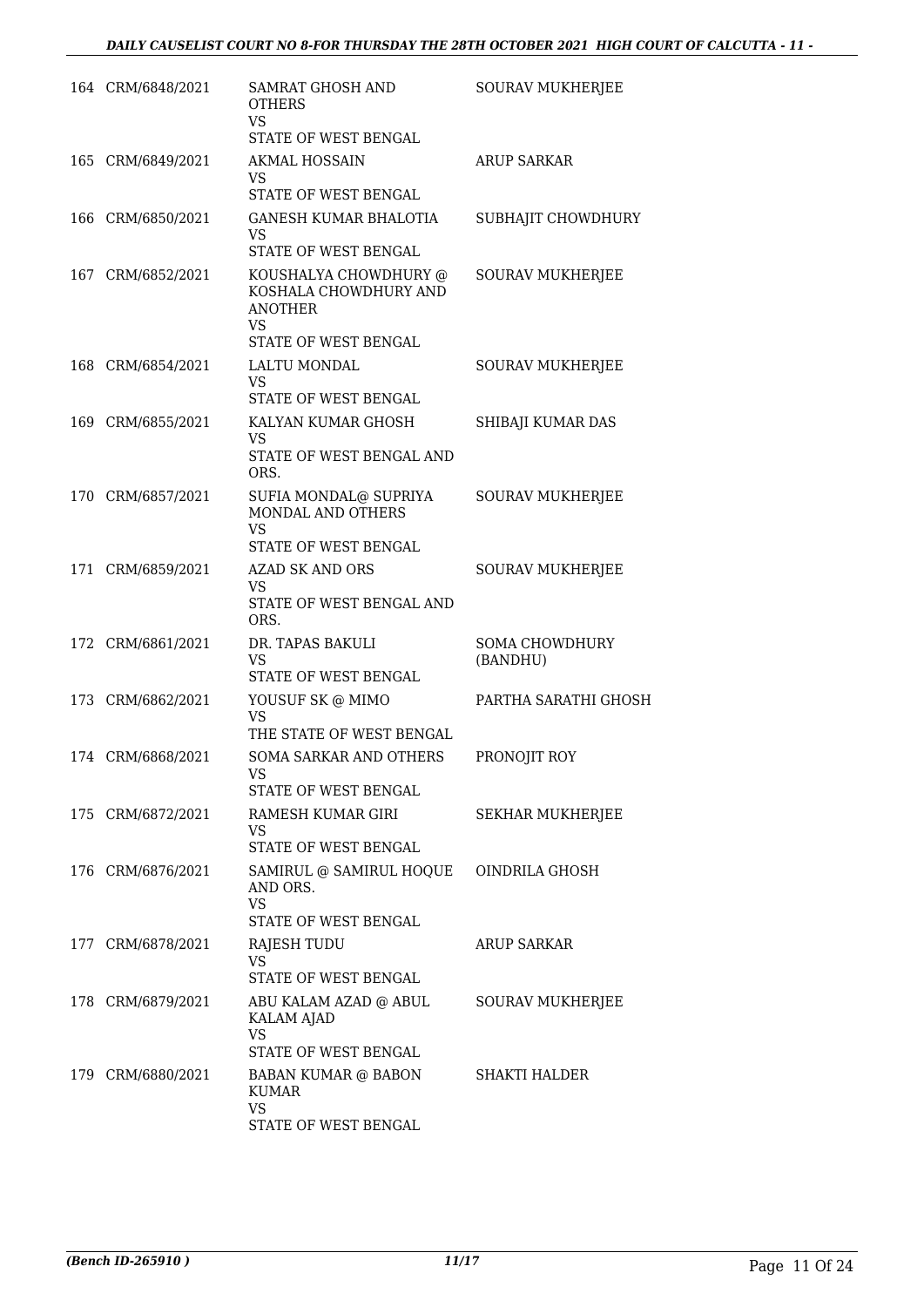| 180 CRM/6881/2021 | ALTAB HOSSAIN @ ALTAB<br>HOSSAIN AND OTHERS<br><b>VS</b>                | <b>SOURAV MUKHERJEE</b> |
|-------------------|-------------------------------------------------------------------------|-------------------------|
|                   | STATE OF WEST BENGAL                                                    |                         |
| 181 CRM/6888/2021 | <b>SUCHITRA PAIK AND ANR</b><br>VS                                      | PRONOJIT ROY            |
|                   | STATE OF WEST BENGAL                                                    |                         |
| 182 CRM/6896/2021 | AMINUL ISLAM<br>VS                                                      | JISAN IQUBAL HOSSAIN    |
|                   | STATE OF WEST BENGAL                                                    |                         |
| 183 CRM/6899/2021 | KRISHNA CHAKRABORTY AND<br>ANR<br><b>VS</b>                             | <b>SOUMYA NAG</b>       |
|                   | THE STATE OF WEST BENGAL                                                |                         |
| 184 CRM/6900/2021 | <b>BASANTI DEBI</b><br>VS                                               | Jeenia Rudra            |
|                   | STATE OF WEST BENGAL                                                    |                         |
| 185 CRM/6903/2021 | <b>SUJIT DHALI</b>                                                      | SUSNIGDHO BHATTACHARYYA |
|                   | VS<br>STATE OF WEST BENGAL                                              |                         |
| 186 CRM/6904/2021 | SANJEEBAN CHAKRABORTY<br>VS                                             | <b>ADITYA TIWARI</b>    |
|                   | THE STATE OF WEST BENGAL                                                |                         |
| 187 CRM/6907/2021 | SANJIT BISWAS AND ANR<br>VS                                             | Jeenia Rudra            |
|                   | STATE OF WEST BENGAL                                                    |                         |
| 188 CRM/6909/2021 | NASREN BIBI<br>VS                                                       | Jeenia Rudra            |
|                   | STATE OF WEST BENGAL                                                    |                         |
| 189 CRM/6910/2021 | SAIDUL SK ALIAS SAIDUL<br>MOLLA                                         | SOMNATH ADHIKARY        |
|                   | VS<br>STATE OF WEST BENGAL                                              |                         |
| 190 CRM/6911/2021 | AJIJUR MONDAL @ MD<br><b>AZIZUL ISLAM</b><br>VS<br>STATE OF WEST BENGAL | Jeenia Rudra            |
| 191 CRM/6912/2021 | DEEP KR. SINGHA AND ORS.                                                | DIPANKAR GUHA           |
|                   | VS<br>STATE OF WEST BENGAL                                              |                         |
| 192 CRM/6915/2021 | MD IKBAL HOSSAIN                                                        | Jeenia Rudra            |
|                   | VS.<br>STATE OF WEST BENGAL                                             |                         |
| 193 CRM/6918/2021 | SAKILA BIBI @ JEMI @ SAKILA                                             | ASHIM DEBNATH           |
|                   | VS<br>STATE OF WEST BENGAL                                              |                         |
| 194 CRM/6921/2021 | GOURHARI MAITY@UTTAM<br>MAITY AMND ANR.<br>VS.<br>STATE OF WEST BENGAL  | ASIF IQBAL AHMED        |
| 195 CRM/6922/2021 | SABINA BIBI AND ANR.                                                    | <b>BITASOK BANERJEE</b> |
|                   | VS.                                                                     |                         |
|                   | STATE OF WEST BENGAL                                                    |                         |
| 196 CRM/6926/2021 | SK. MUKHTAR ALI<br>VS                                                   | SK SAHJAHAN ALI         |
|                   | STATE OF WEST BENGAL                                                    |                         |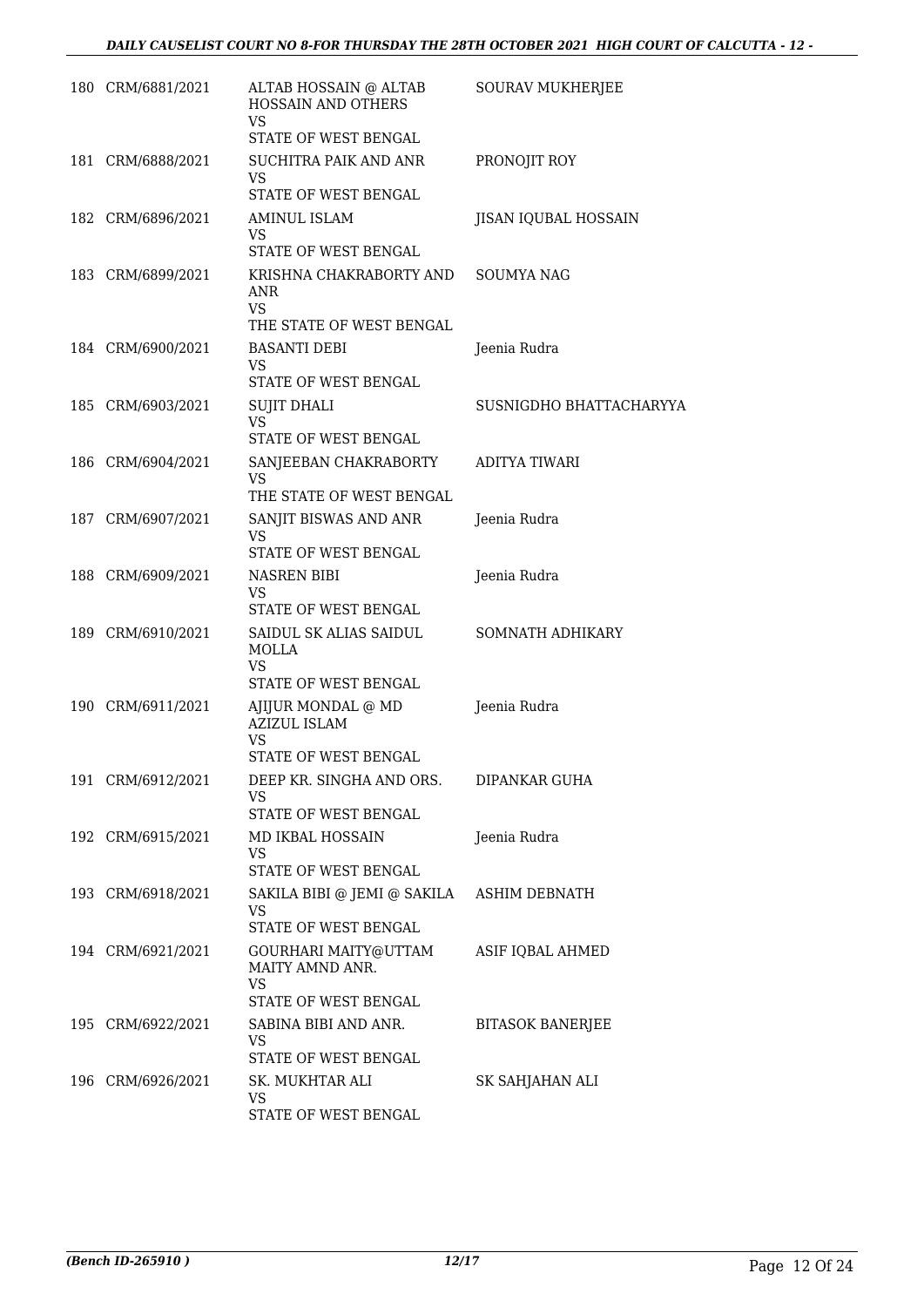#### *DAILY CAUSELIST COURT NO 8-FOR THURSDAY THE 28TH OCTOBER 2021 HIGH COURT OF CALCUTTA - 13 -*

| 197 CRM/6927/2021 | ESAB MIA @ ESAB ALI<br>VS<br>STATE OF WEST BENGAL                                         | KAUSIK BISWAS                        |
|-------------------|-------------------------------------------------------------------------------------------|--------------------------------------|
| 198 CRM/6928/2021 | PALLAB SINHA<br><b>VS</b><br>THE STATE OF WEST BENGAL                                     | PROSENJIT MUKHERJEE                  |
| 199 CRM/6929/2021 | LAKSHMAN HALDER<br>VS                                                                     | KALYAN KUMAR<br><b>BHATTACHARJEE</b> |
| 200 CRM/6934/2021 | STATE OF WEST BENGAL<br><b>MAHIDUR RAHAMAN</b><br>VS<br>STATE OF WEST BENGAL              | KAUSIK BISWAS                        |
| 201 CRM/6935/2021 | ASHISH SINGHA AND ORS.<br>VS<br>STATE OF WEST BENGAL                                      | AVINABA PATRA                        |
| 202 CRM/6937/2021 | MD. ABDUL HADI @ ABDUL<br>HADI AND ANR.<br>VS                                             | AVINABA PATRA                        |
| 203 CRM/6942/2021 | STATE OF WEST BENGAL<br>BIREN DAS AND OTHERS<br>VS<br><b>STATE OF WEST BENGAL</b>         | <b>ANISH DAS</b>                     |
| 204 CRM/6945/2021 | ABUL KASHEM AZAD<br>VS<br>STATE OF WEST BENGAL                                            | MD HAFIZ ALI                         |
| 205 CRM/6949/2021 | PRAKASH SARKAR @<br><b>GOBINDA</b><br><b>VS</b><br>STATE OF WEST BENGAL                   | KUSAL KUMAR MUKHERJEE                |
| 206 CRM/6951/2021 | SUMAN GARAI @ SUMAN<br><b>GORAI AND ORS</b><br><b>VS</b><br>THE STATE OF WEST<br>BENGAL31 | Sujoy Sarkar                         |
| 207 CRM/6952/2021 | SUMATI ROY AND ORS<br><b>VS</b><br>STATE OF WEST BENGAL                                   | SUSNIGDHO BHATTACHARYYA              |
| 208 CRM/6953/2021 | SUBRATA ADHIKARY<br>VS<br>STATE OF WEST BENGAL                                            | DIPTANGSHU BASU                      |
| 209 CRM/6954/2021 | BISWAJIT METE AND ORS<br>VS<br>THE STATE OF WEST BENGAL                                   | Sujoy Sarkar                         |
| 210 CRM/6956/2021 | ANJANA BISWAS AND ANR.<br><b>VS</b><br>STATE OF WEST BENGAL                               | AMIT SINGH                           |
| 211 CRM/6962/2021 | SAHARUL SEKH ALIAS<br><b>NIYADUL</b><br>VS.<br>STATE OF WEST BENGAL                       | NAVANIL DE                           |
| 212 CRM/6968/2021 | NETAI PAL @ NETAI PAUL<br>AND ORS<br><b>VS</b><br>THE STATE OF WEST BENGAL                | DEBAYAN GHOSH                        |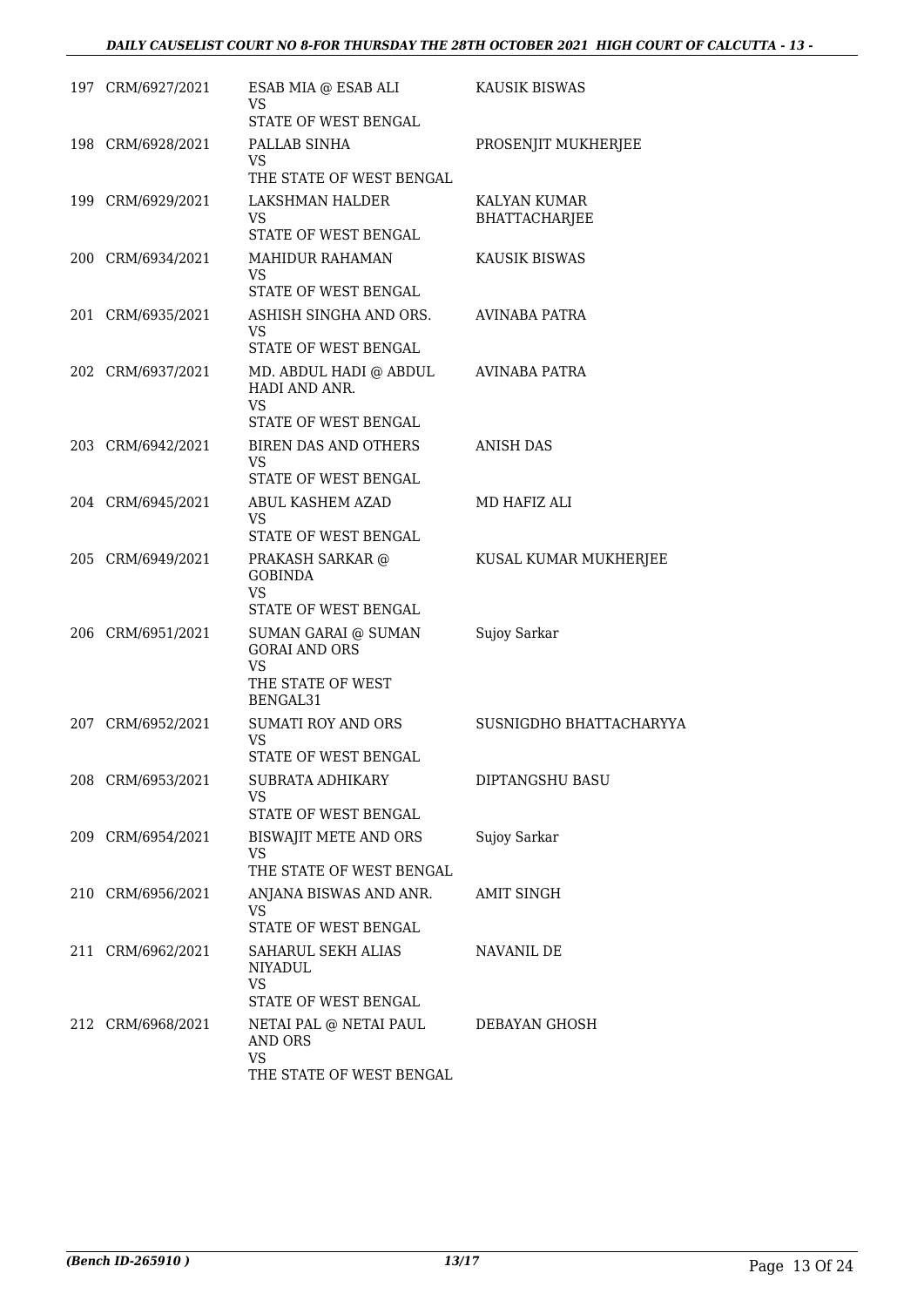| 213 CRM/6971/2021 | KHAIRUL MONDAL @<br>KHAIRUL HOSEN MANDAL @<br>KHAIRUN HOSEN MANDAL<br>AND ORS<br>VS<br>STATE OF WEST BENGAL AND<br>ORS. | <b>AVISHEK PRASAD</b> |
|-------------------|-------------------------------------------------------------------------------------------------------------------------|-----------------------|
| 214 CRM/6973/2021 | SHYAMAL KUMAR GHOSH<br>AND ANR.<br>VS<br>STATE OF WEST BENGAL                                                           | RAJ BARMAN            |
| 215 CRM/6977/2021 | JANARDHAN KR. SINGH<br>VS.<br>STATE OF WEST BENGAL                                                                      | DEBARSHI BRAHMA       |
| 216 CRM/6983/2021 | <b>YUNUS</b><br>VS<br>STATE OF WEST BENGAL                                                                              | SOUPAL CHATTERJEE     |
| 217 CRM/6984/2021 | ANINDYA PATRA<br><b>VS</b><br>STATE OF WEST BENGAL                                                                      | <b>SUDIPTA MAITI</b>  |
| 218 CRM/6985/2021 | SK. REJAUL @ SK. REJABUL<br>AND ANR.<br>VS<br>STATE OF WEST BENGAL                                                      | DEV KUMAR SHARMA      |
| 219 CRM/6990/2021 | KURMAN MONDAL<br><b>VS</b><br>STATE OF WEST BENGAL                                                                      | <b>SK. TOSLIM ALI</b> |
| 220 CRM/6991/2021 | YANUR MONDAL<br>VS<br>STATE OF WEST BENGAL                                                                              | SK TOSLIM ALI         |
| 221 CRM/6993/2021 | UJJAL SARKAR<br><b>VS</b><br>STATE OF WEST BENGAL                                                                       | <b>SAYAN KANJILAL</b> |
| 222 CRM/6996/2021 | JAMAL MONDAL<br>VS<br>STATE OF WEST BENGAL                                                                              | SK TOSLIM ALI         |
| 223 CRM/7000/2021 | MANOWAR<br>HOSSAIN@MANOWAR ALAM<br>AND ANR.<br>VS<br>STATE OF WEST BENGAL                                               | SOUPAL CHATTERJEE     |
| 224 CRM/7009/2021 | NUR ISLAM@ NUR SALAM MD HAFIZ ALI<br>SEKH<br><b>VS</b><br>STATE OF WEST BENGAL                                          |                       |
| 225 CRM/7016/2021 | PRAFULLA DEBSHARMA AND SARTHAK BURMAN<br>ANR.<br><b>VS</b><br>STATE OF WEST BENGAL                                      |                       |
| 226 CRM/7022/2021 | SUBODH CHANDRA MAJHI SAYAN KANJILAL<br><b>VS</b><br>STATE OF WEST BENGAL                                                |                       |
| 227 CRM/7035/2021 | VIVEK ROY AND ANR<br>VS<br>STATE OF WEST BENGAL                                                                         | MRITUNOY CHATTERJEE   |
| 228 CRM/7038/2021 | GOUTAM MONDAL AND ORS.<br>VS.<br>STATE OF WEST BENGAL                                                                   | SOURAV MUKHERJEE      |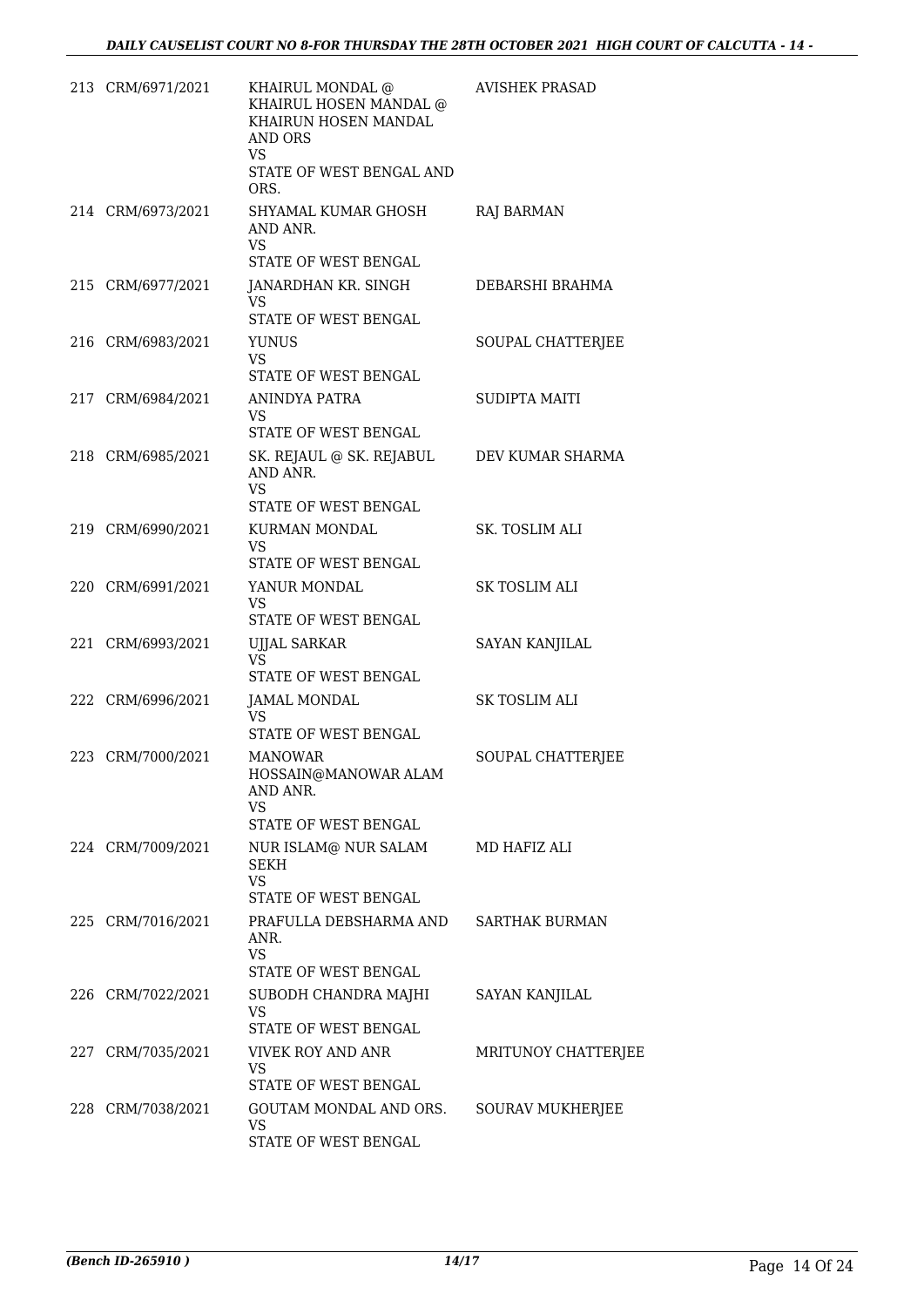| 229 CRM/7039/2021 | ADARI MANDAL @ MANGAL<br>ADARI@ ADORI MANDAL<br><b>VS</b>                   | <b>IMDADUL HOQUE</b>    |
|-------------------|-----------------------------------------------------------------------------|-------------------------|
|                   | STATE OF WEST BENGAL                                                        |                         |
| 230 CRM/7041/2021 | HAZRAT MANDAL<br><b>VS</b>                                                  | <b>SOURAV MUKHERJEE</b> |
|                   | STATE OF WEST BENGAL                                                        |                         |
| 231 CRM/7045/2021 | <b>SENTU PAL</b><br>VS                                                      | <b>MANAS KUMAR DAS</b>  |
|                   | STATE OF WEST BENGAL                                                        |                         |
| 232 CRM/7052/2021 | ISUB SAHA @ UKIL SAHA AND PRITHISH BANDYOPADHYAY<br><b>ANR</b><br><b>VS</b> |                         |
|                   | STATE OF WEST BENGAL                                                        |                         |
| 233 CRM/7055/2021 | RACHANA<br>VS                                                               | RAHUL AGARWAL           |
|                   | STATE OF WEST BENGAL                                                        |                         |
| 234 CRM/7056/2021 | PALASH MONDAL @ BIKASH<br><b>AND ANOTHER</b><br><b>VS</b>                   | SOUMYAJIT DAS MAHAPATRA |
|                   | <b>STATE OF WEST BENGAL</b>                                                 |                         |
| 235 CRM/7059/2021 | DR. PRASHANT SARIN                                                          | RAHUL AGARWAL           |
|                   | VS<br>STATE OF WEST BENGAL                                                  |                         |
| 236 CRM/7062/2021 | ENAMUL                                                                      | <b>IMDADUL HOQUE</b>    |
|                   | HOSSAIN@ENSAMUL HOQUE<br><b>VS</b>                                          |                         |
|                   | STATE OF WEST BENGAL                                                        |                         |
| 237 CRM/7063/2021 | SAMPAD GHOSH ALIA<br>SAMPADA GHOSH<br>VS                                    | ABHINABA DAN            |
|                   | STATE OF WEST BENGAL                                                        |                         |
| 238 CRM/7065/2021 | <b>AMIT BISWAS</b><br>VS                                                    | <b>ARNAB SAHA</b>       |
|                   | STATE OF WEST BENGAL                                                        |                         |
| 239 CRM/7074/2021 | <b>BABLU SARKAR</b><br>VS                                                   | SOUPAL CHATTERJEE       |
|                   | STATE OF WEST BENGAL                                                        |                         |
| 240 CRM/7080/2021 | <b>VINOD SHARMA</b><br>VS                                                   | RAHUL AGARWAL           |
|                   | STATE OF WEST BENGAL                                                        |                         |
| 241 CRM/7083/2021 | MOHABUL MONDAL ALIAS<br>MAHABUL ISLAM<br>VS<br>STATE OF WEST BENGAL         | MD GOLAM NURE IMROHI    |
| 242 CRM/7084/2021 | LALCHAND SEKH AND                                                           | MD GOLAM NURE IMROHI    |
|                   | <b>OTHERS</b><br>VS                                                         |                         |
|                   | STATE OF WEST BENGAL                                                        |                         |
| 243 CRM/7085/2021 | SANJIT SHAIKH<br>VS<br>STATE OF WEST BENGAL                                 | MD GOLAM NURE IMROHI    |
| 244 CRM/7092/2021 | BISWAJIT DUTTA                                                              | KAMALESH CH. SAHA       |
|                   | VS<br>STATE OF WEST BENGAL                                                  |                         |
| 245 CRM/7098/2021 | FARIDUL AHMED @ FORIDUL<br><b>AHMED</b>                                     | AYANA DEY               |
|                   | VS<br>STATE OF WEST BENGAL                                                  |                         |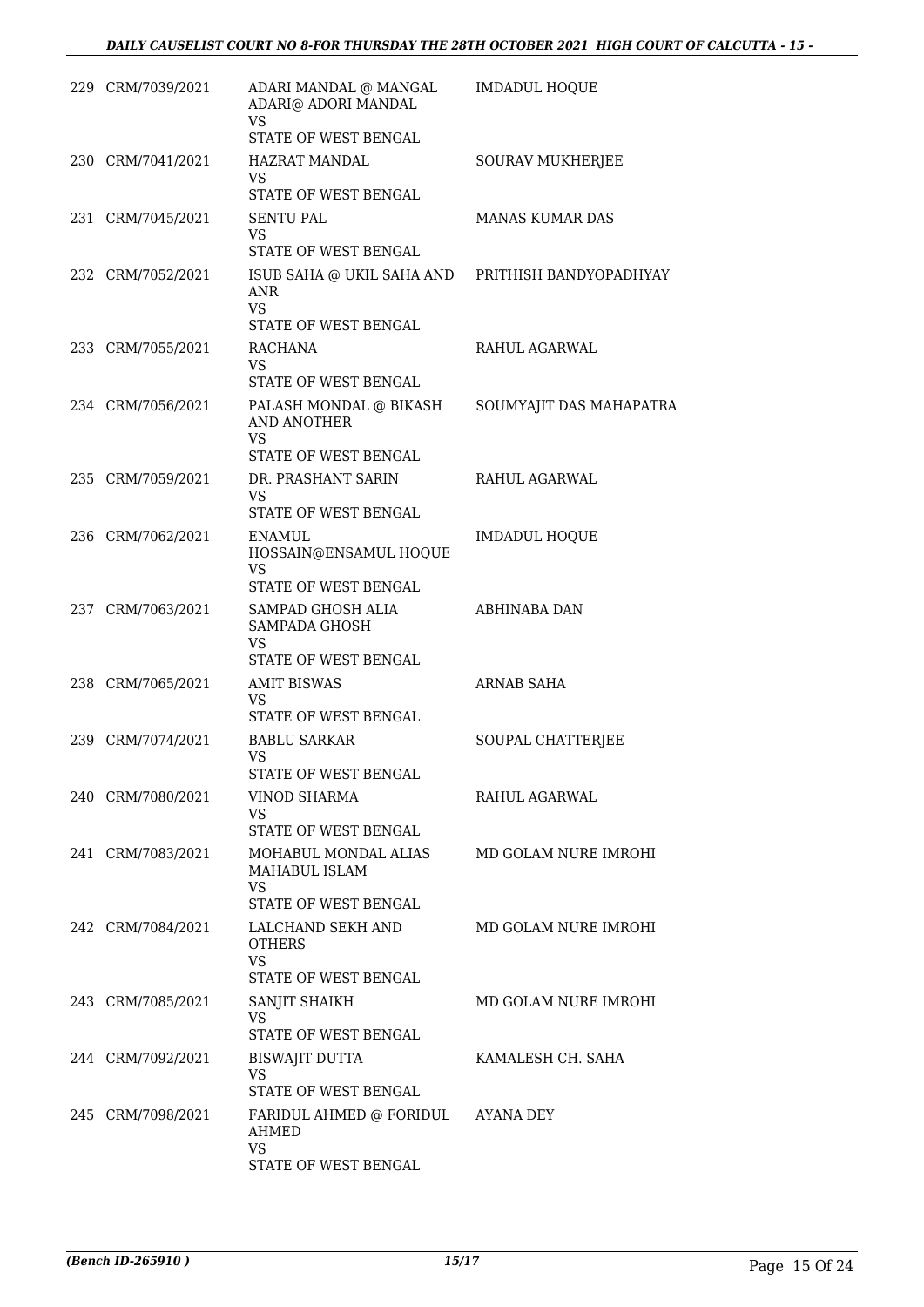| 246 CRM/7099/2021   | AFSAR SEKH AND OTHERS<br>VS<br>STATE OF WEST BENGAL                                          | MONIRUZZAMAN            |
|---------------------|----------------------------------------------------------------------------------------------|-------------------------|
| 247 CRM/7100/2021   | NASIBIR @ NASIBUL MONDAL<br>AND ANOTHER                                                      | <b>SOURAV MUKHERJEE</b> |
|                     | <b>VS</b><br>STATE OF WEST BENGAL                                                            |                         |
| 248 CRM/7105/2021   | SOHEL MONDAL<br>VS                                                                           | <b>ASRAF MONDAL</b>     |
|                     | <b>STATE OF WEST BENGAL</b>                                                                  |                         |
| 249 CRM/7106/2021   | RAJESH MONDAL @ DOLON<br>DAS @ RAJESH<br>VS                                                  | SHIBAJI KUMAR DAS       |
|                     | STATE OF WEST BENGAL                                                                         |                         |
| 250 CRM/7113/2021   | SK SAIYAD ALI @ SAIYAD ALI<br><b>AND OTHERS</b><br>VS                                        | AISHWARYA BAZAZ         |
|                     | <b>STATE OF WEST BENGAL</b>                                                                  |                         |
|                     | <b>APPLICATION</b>                                                                           |                         |
| 251 CRM/1442/2021   | MOTIAR SEKH@MOTIAR<br>MOLLA@SULTAN SEKH                                                      | <b>MADHUMITA BASAK</b>  |
|                     | <b>VS</b><br>STATE OF WEST BENGAL                                                            |                         |
| IA NO: CRAN/1/2021  |                                                                                              |                         |
|                     | <b>TRIBUNAL APPLICATION</b>                                                                  |                         |
| 252 WP.ST/93/2021   | GOBINDA BISWAS AND ORS<br>VS                                                                 | <b>GOPAL DAS</b>        |
|                     | THE STATE OF WEST BENGAL<br><b>AND ORS</b>                                                   |                         |
|                     | <b>PIL</b>                                                                                   |                         |
| 253 WPA(P)/287/2021 | EBRAHIM MONDAL<br><b>VS</b>                                                                  | <b>MARIA RAHAMAN</b>    |
|                     | STATE OF WEST BENGAL AND<br>ORS.                                                             |                         |
|                     | <b>INTRA COURT APPEAL AND APPLICATION</b>                                                    |                         |
|                     | ( & CIVIL APPEAL AND APPLICATION )                                                           |                         |
| 254 FMAT/621/2021   | MANABENDRA<br><b>CHAKRABORTY</b><br>VS                                                       | RIJU GHOSH              |
|                     | RAHUL PODDAR AND ORS.                                                                        |                         |
| IA NO: CAN/1/2021   |                                                                                              |                         |
| 255 FMAT/622/2021   | JAG MOHAN GUPTA AND ANR.<br>VS                                                               | <b>VVV SASTRY</b>       |
|                     | VEDIC VILLAGE DEVELOPERS<br>P. LTD. AND ORS.                                                 |                         |
| IA NO: CAN/1/2021   |                                                                                              |                         |
| 256 FMAT/639/2021   | BENGAL AMATEUR<br>SWIMMING ASSOCIATION<br><b>VS</b><br>RAMNUJ MUKHERJEE AND<br><b>OTHERS</b> | SOUMYAJIT MISHRA        |
| IA NO: CAN/1/2021   |                                                                                              |                         |
| 257 FMAT/641/2021   | SOUMEN BISWAS AND ORS<br>VS                                                                  | SANJAY MUKHERJEE        |
|                     | <b>ISRAR AHMED</b>                                                                           |                         |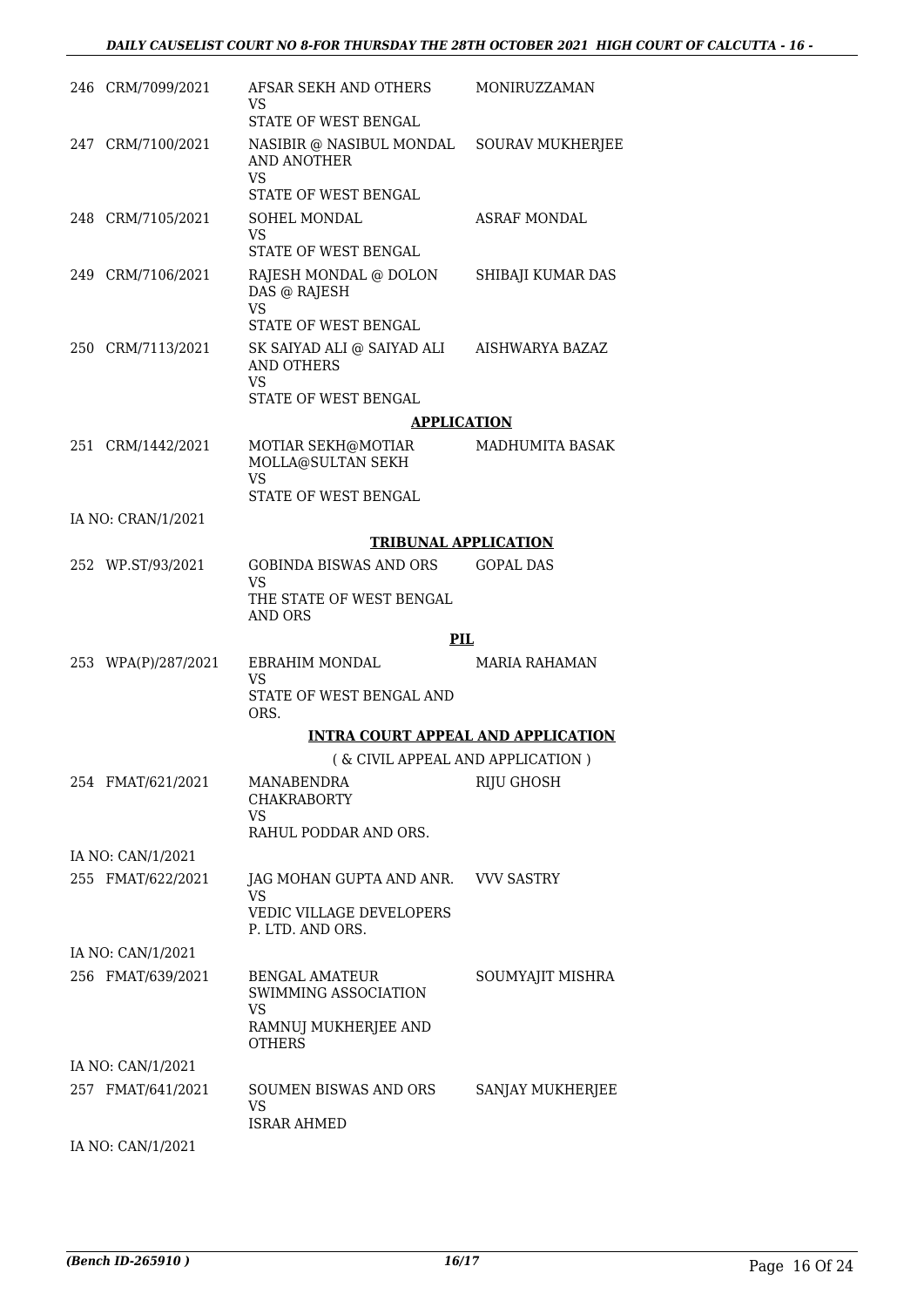| 258 MAT/995/2021              | ATANU KUMAR GANGULY @<br><b>ATANU GANGULY</b><br>VS.<br>STATE OF WEST BENGAL AND                | <b>BIJAY KUMAR SHAW</b> |
|-------------------------------|-------------------------------------------------------------------------------------------------|-------------------------|
|                               | ORS.                                                                                            |                         |
| IA NO: CAN/1/2021, CAN/2/2021 |                                                                                                 |                         |
| 259 MAT/998/2021              | SABYASACHI MONDAL ADN<br>ANR<br>VS.<br>STATE OF WEST BENGAL AND<br>ORS.                         | <b>DONA GHOSH</b>       |
| IA NO: CAN/1/2021             |                                                                                                 |                         |
| 260 FMA/1079/2021             | AMIT KUMAR GHOSH<br>VS.<br>STATE OF WEST BENGAL AND<br>ORS.                                     | <b>BIJOY BAG</b>        |
| IA NO: CAN/1/2021             |                                                                                                 |                         |
| 261 MAT/1134/2021             | JIGIRA SK<br>VS<br>STATE OF WEST BENGAL AND<br>ORS.                                             | RANANEESH GUHA THAKURTA |
| IA NO: CAN/1/2021             |                                                                                                 |                         |
| 262 MAT/1135/2021             | HARADHAN PANTU<br>VS.<br>STATE OF WEST BENGAL AND<br>ORS.                                       | RANANEESH GUHA          |
| IA NO: CAN/1/2021             |                                                                                                 |                         |
| 263 MAT/1136/2021             | KAMAL KRISHNA BOSE<br>VS.<br>STATE OF WEST BENGAL AND<br>ORS.                                   | RANANEESH GUHA THAKURTA |
| IA NO: CAN/1/2021             |                                                                                                 |                         |
| 264 MAT/1190/2021             | M/S CITY DEVCON PVT LTD<br><b>AND OTHERS</b><br>VS<br>STATE OF WEST BENGAL AND<br><b>OTHERS</b> | <b>BIJOY BAG</b>        |
| IA NO: CAN/1/2021             |                                                                                                 |                         |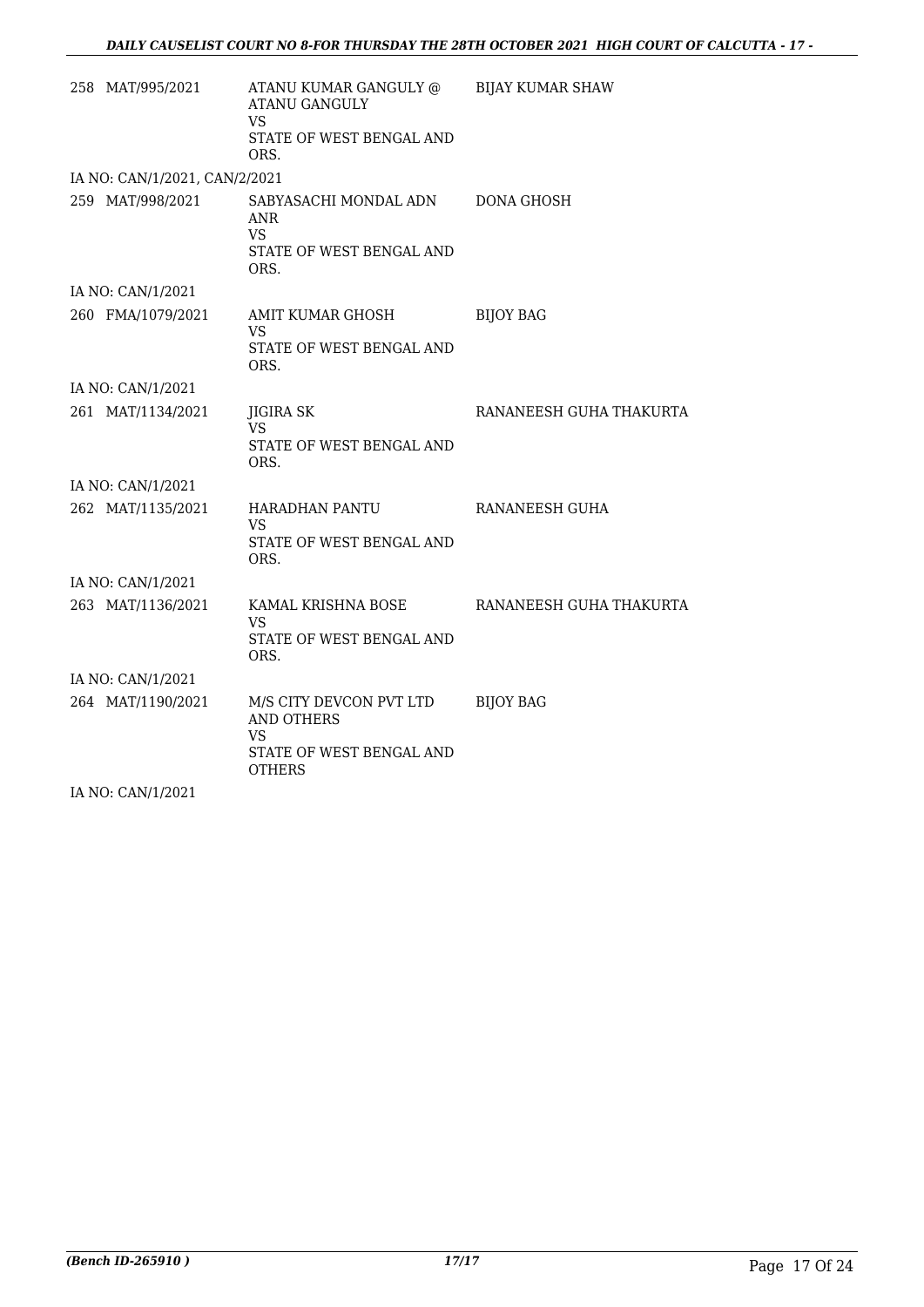

## **Appellate Side**

**DAILY CAUSELIST For Thursday The 28th October 2021**

**COURT NO. 6 SINGLE BENCH (SB) AT 11:00 AM HON'BLE JUSTICE SUVRA GHOSH (VIA VIDEO CONFERENCE)**

### **(VACATION BENCH)**

#### **TO BE MENTIONED**

|              |                         | <u>TO DE FIERTIORED</u>                                                           |                                        |
|--------------|-------------------------|-----------------------------------------------------------------------------------|----------------------------------------|
| $\mathbf{1}$ | WPA/14867/2021          | MD MANSUR ALI<br><b>VS</b>                                                        | JAHANGIR BADSHA                        |
|              |                         | STATE OF WEST BENGAL<br>AND ORS.                                                  |                                        |
|              |                         | <b>MOTION 1</b>                                                                   |                                        |
| 2            | WPA/17382/2021<br>(TOP) | SABANA SULTANA<br><b>VS</b><br>STATE OF WEST BENGAL<br>AND ORS.                   | <b>DIPANJAN BISWAS</b>                 |
|              |                         | <b>APPLICATION FOR BAIL U/S 439</b>                                               |                                        |
| 3            | CRM/7020/2021           | <b>SANKAR BALLAV</b><br><b>VS</b><br>STATE OF WEST BENGAL                         | <b>SOUMYA NAG</b>                      |
|              |                         | AND ORS.                                                                          |                                        |
| 4            | CRM/7101/2021           | koushik mondal<br><b>VS</b>                                                       | TATHAGATA<br><b>MAJUMDAR</b>           |
|              |                         | STATE OF WEST BENGAL                                                              |                                        |
|              |                         | <b>CRIMINAL REVISION</b>                                                          |                                        |
| 5            | CRR/2204/2021           | <b>SHALEK SK AND ORS</b><br><b>VS</b><br>STATE OF WEST BENGAL<br><b>AND ANR</b>   | <b>SHASANKA SEKHAR</b><br><b>GHOSH</b> |
| 6            | CRR/2206/2021           | UMMAR ALI @ UMAR ALI<br><b>VS</b><br>THE STATE OF WEST<br><b>BENGAL</b>           | ARNAB SAHA                             |
| 7            | CRR/2212/2021           | <b>ASHISH PRAMANIK</b><br><b>VS</b><br>THE STATE OF WEST<br><b>BENGAL AND ANR</b> | PARAMITA MAITY                         |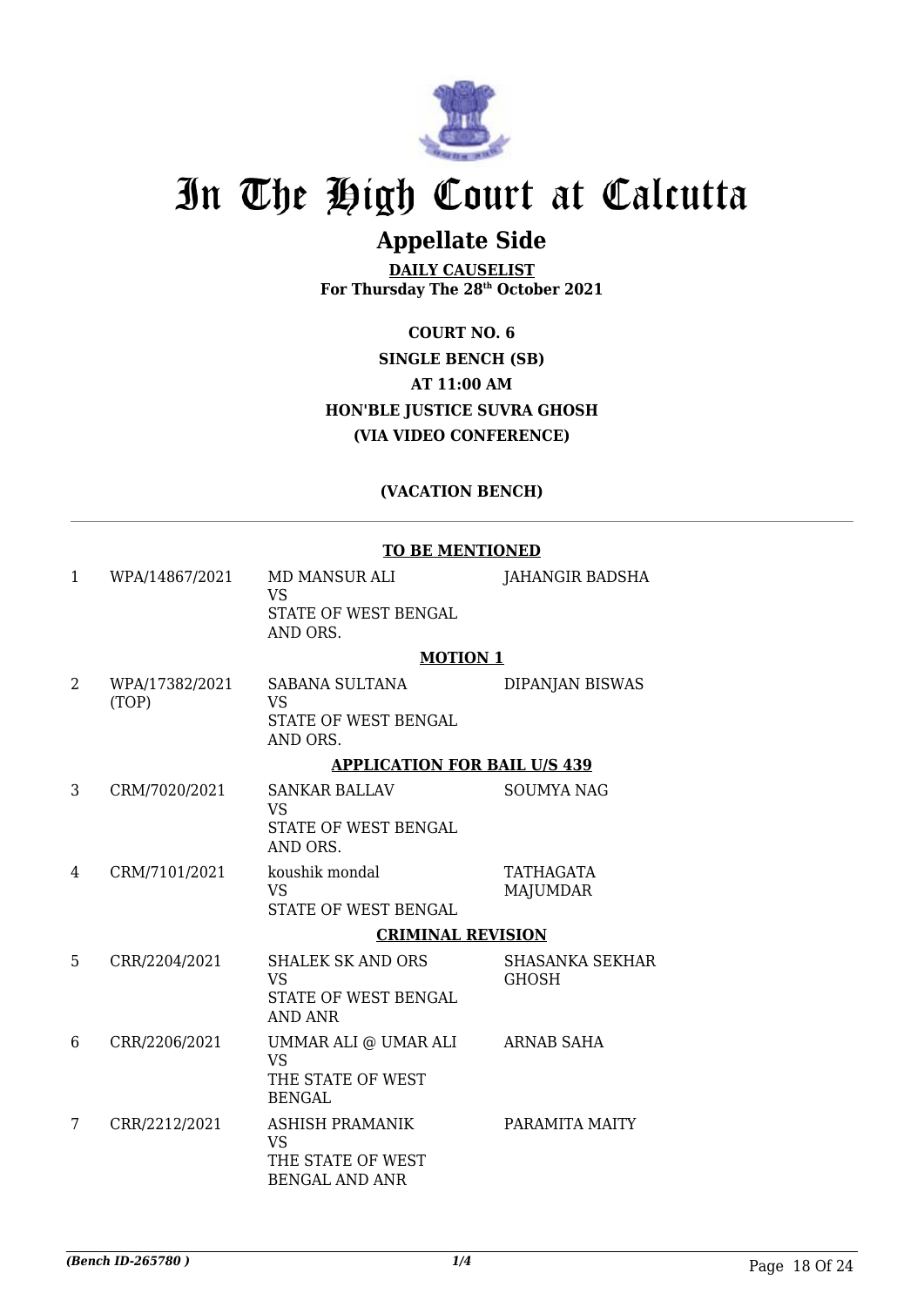| 8  | CRR/2214/2021      | SAMBHU PRAMANICK AND<br><b>ORS</b><br><b>VS</b><br>THE STATE OF WEST<br><b>BENGAL AND ANR</b>                                    | PARAMITA MAITY                           |
|----|--------------------|----------------------------------------------------------------------------------------------------------------------------------|------------------------------------------|
| 9  | CRR/2215/2021      | SANJANA GUPTA<br>VS.<br><b>IBSON SHAHAND ANOTHER</b>                                                                             | <b>ANIRUDDHA</b><br><b>BHATTACHARYYA</b> |
| 10 | CRR/2219/2021      | MANIK @ MANI @<br><b>SRIKANTA SARKAR</b><br><b>VS</b><br>STATE OF WEST BENGAL                                                    | <b>ABHIJIT SINGH</b>                     |
| 11 | CRR/2220/2021      | SRIKANTA SARKAR @ MONI<br>@ MANIK SARKAR<br><b>VS</b><br>STATE OF WEST BENGAL<br><b>AND ANOTHER</b>                              | <b>ABHIJIT SINGH</b>                     |
|    |                    | <b>APPLICATION</b>                                                                                                               |                                          |
| 12 | CRR/407/2004       | SADANANDA ROY & ANR.<br><b>VS</b><br>THE STATE                                                                                   | SHILADITYA<br><b>BANERJEE</b>            |
|    | IA NO: CRAN/1/2021 |                                                                                                                                  |                                          |
| 13 | CRR/2615/2017      | <b>SANKAR BISWAS &amp; ORS</b><br><b>VS</b><br>STATE OF WEST BENGAL &<br><b>ANR</b>                                              | S K BAID                                 |
|    | IA NO: CRAN/9/2021 |                                                                                                                                  |                                          |
|    |                    | <b>MOTION</b>                                                                                                                    |                                          |
| 14 | WPA/15127/2021     | ORISSA STEVEDORES<br><b>LIMITED</b><br><b>VS</b><br><b>SHYAMA PRASAD</b><br>MOOKERJEE PORT AND<br>ORS.                           | <b>JISHNUJIT ROY</b>                     |
|    | IA NO: CAN/1/2021  |                                                                                                                                  |                                          |
| 15 | WPA/17334/2021     | <b>BULK LPG TRANSPORT</b><br>CONTRACTORS AND ANR<br><b>VS</b><br>HINDUSTAN PETROLEUM<br><b>CORPORATION LTD AND</b><br><b>ORS</b> | RAHUL KUMAR<br><b>SINGH</b>              |
| 16 | WPA/17371/2021     | SHIBANI SARKAR BARAI<br>VS<br>STATE OF WEST BENGAL<br>AND ORS.                                                                   | <b>AMIT SINGH</b>                        |
| 17 | WPA/17373/2021     | ABU TALEB GAZI<br><b>VS</b><br>STATE OF WEST BENGAL<br>AND ORS.                                                                  | <b>MARIA RAHAMAN</b>                     |
| 18 | WPA/17374/2021     | <b>BABLU MONDAL</b><br>VS<br>STATE OF WEST BENGAL<br>AND ORS.                                                                    | <b>MARIA RAHAMAN</b>                     |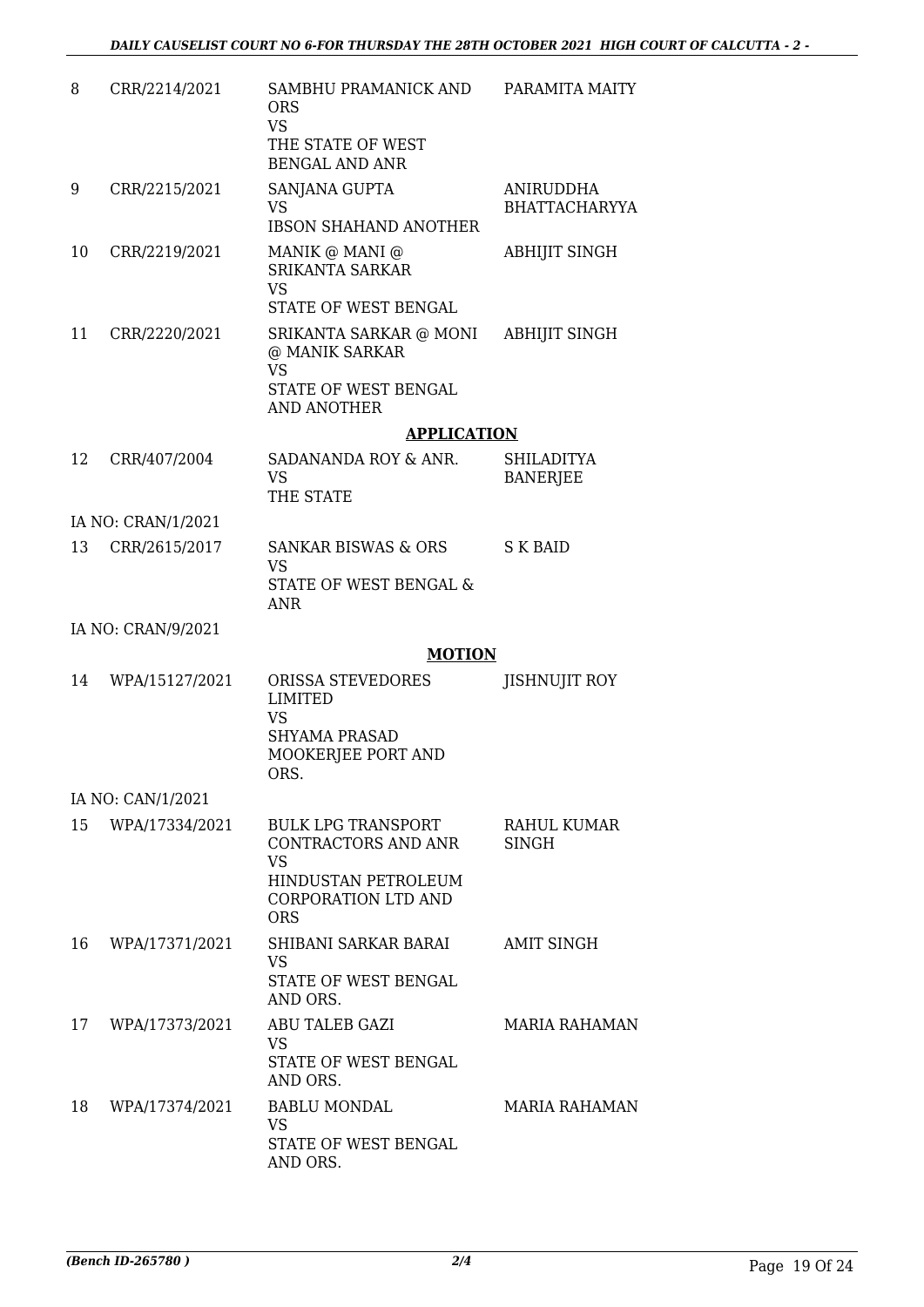| 19 | WPA/17375/2021 | SEIKH ABDUL MAJED AND<br><b>OTHERS</b><br><b>VS</b><br>STATE OF WEST BENGAL<br>AND ORS.                         | NIBEDITA PAL                           |
|----|----------------|-----------------------------------------------------------------------------------------------------------------|----------------------------------------|
| 20 | WPA/17376/2021 | <b>BINA PANI MONDAL</b><br><b>VS</b><br>STATE OF WEST BENGAL<br>AND ORS.                                        | <b>BIBEK DEY</b>                       |
| 21 | WPA/17384/2021 | S.A. SABIR AND<br><b>ASSOCIATES</b><br><b>VS</b><br>THE STATE OF WEST<br>BENGAL AND ORS.                        | <b>MRITYUNJOY</b><br><b>CHATTERJEE</b> |
| 22 | WPA/17387/2021 | NARAYANPUR UNITED<br><b>CLUB</b><br><b>VS</b><br>STATE OF WEST BENGAL<br>AND ORS.                               | DEBABRATA ROY                          |
| 23 | WPA/17395/2021 | M/S CRYSTAL PHOTO<br><b>VS</b><br><b>UCO BANK AND ORS</b>                                                       | <b>ATAUR RAHMAN</b>                    |
| 24 | WPA/17398/2021 | PRANAB KUMAR DAN AND<br><b>ANR</b><br><b>VS</b><br>KOLKATA MUNICIPAL<br><b>CORPORATION AND</b><br><b>OTHERS</b> | <b>RAJIV VERMA</b>                     |
| 25 | WPA/17399/2021 | PRATIM KUMAR DAW<br><b>VS</b><br>KOLKATA MUNICIPAL<br><b>CORPORATION AND</b><br><b>OTHERS</b>                   | SONI OJHA                              |
| 26 | WPA/17404/2021 | <b>GOPAL CHAND MALLICK</b><br>VS FOR THE VS<br>STATE OF WEST BENGAL<br>AND ORS.                                 | <b>KUSAL KUMAR</b><br><b>MUKHERJEE</b> |
| 27 | WPA/17407/2021 | RAM CHANDRA BASAK<br><b>VS</b><br>STATE OF WEST BENGAL<br>AND ORS.                                              | <b>SOUMYADEEP DAS</b>                  |
| 28 | WPA/17408/2021 | <b>EMDADUL ISLAM</b><br><b>VS</b><br>STATE OF WEST BENGAL<br>AND ORS.                                           | <b>MRITYUNJOY</b><br><b>CHATTERJEE</b> |
| 29 | WPA/17412/2021 | RANJIT GHOSH<br><b>VS</b><br>STATE OF WEST BENGAL<br>AND ORS.                                                   | <b>INDRANIL HALDER</b>                 |
| 30 | WPA/17415/2021 | <b>SANJAY SHAW</b><br><b>VS</b><br>STATE OF WEST BENGAL<br>AND ORS.                                             | <b>SOUMEN PAUL</b>                     |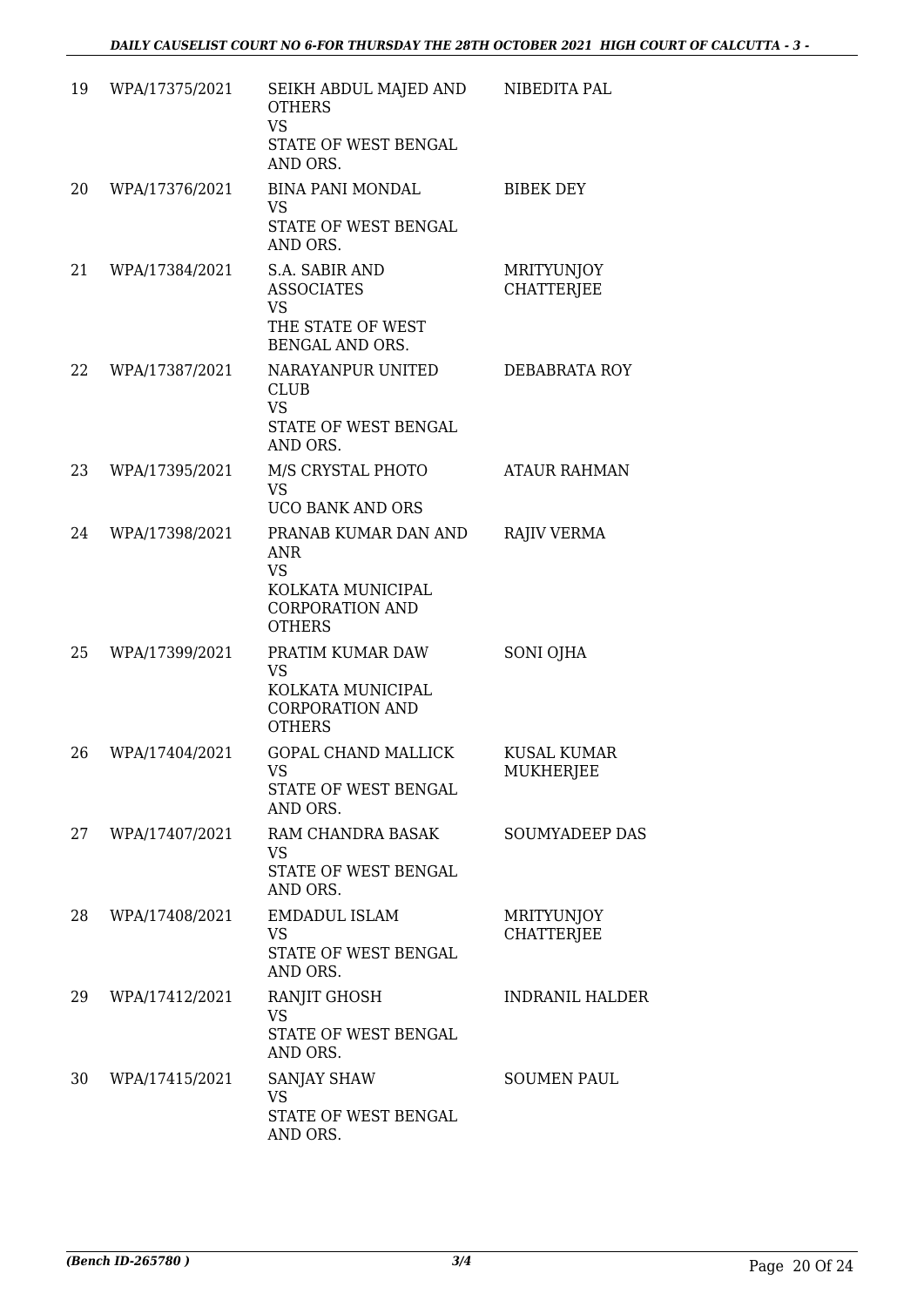| 31 | WPA/17419/2021                                                | RONITH ENTERPRISE<br><b>VS</b><br>THE STATE OF WEST<br><b>BENGAL AND ORS</b>                                                 | PARTHA SARATHI<br><b>GHOSH</b>          |
|----|---------------------------------------------------------------|------------------------------------------------------------------------------------------------------------------------------|-----------------------------------------|
| 32 | WPA/17421/2021                                                | <b>BOLLORE LOGISTICS INDIA</b><br>P. LTD.<br><b>VS</b><br>REG. P.F COM.-1 AND ORS.                                           | <b>SOUMITRA DATTA</b>                   |
| 33 | WPA/17422/2021                                                | SHAHI ELEC. ENGG. CO. P.<br>LTD.<br><b>VS</b><br>IIT KHARAGPUR AND ANR.                                                      | ASHIS KR.<br><b>MUKHERJEE</b>           |
| 34 | WPA/17427/2021                                                | SAMIR KR. SAMANTA<br><b>VS</b><br><b>STATE OF WEST BENGAL</b><br>AND ORS.                                                    | TIMIR BARAN SAHA                        |
| 35 | WPA/17428/2021                                                | <b>TANUSHREE KAHALI</b><br><b>VS</b><br><b>STATE OF WEST BENGAL</b><br>AND ORS.                                              | <b>JUIN DUTTA</b><br><b>CHAKRABORTY</b> |
| 36 | WPA/17435/2021                                                | <b>CHANDAN RAJPUT</b><br><b>BANERJEE @CHANDAN</b><br><b>BANERJEE</b><br><b>VS</b><br><b>STATE OF WEST BENGAL</b><br>AND ORS. | SAPTARSHI KUMAR<br><b>MAL</b>           |
|    |                                                               | <b>CIVIL REVISION</b>                                                                                                        |                                         |
| 37 | CO/1553/2020<br><b>[EXTENSION OF</b><br><b>INTERIM ORDER]</b> | VALVOLINE CUMMINS PVT<br><b>LTD</b><br><b>VS</b><br><b>M/S ROADWINGS</b><br><b>INTERNATIONAL PVT LTD</b>                     | SHREYA SINGH                            |

AND ANR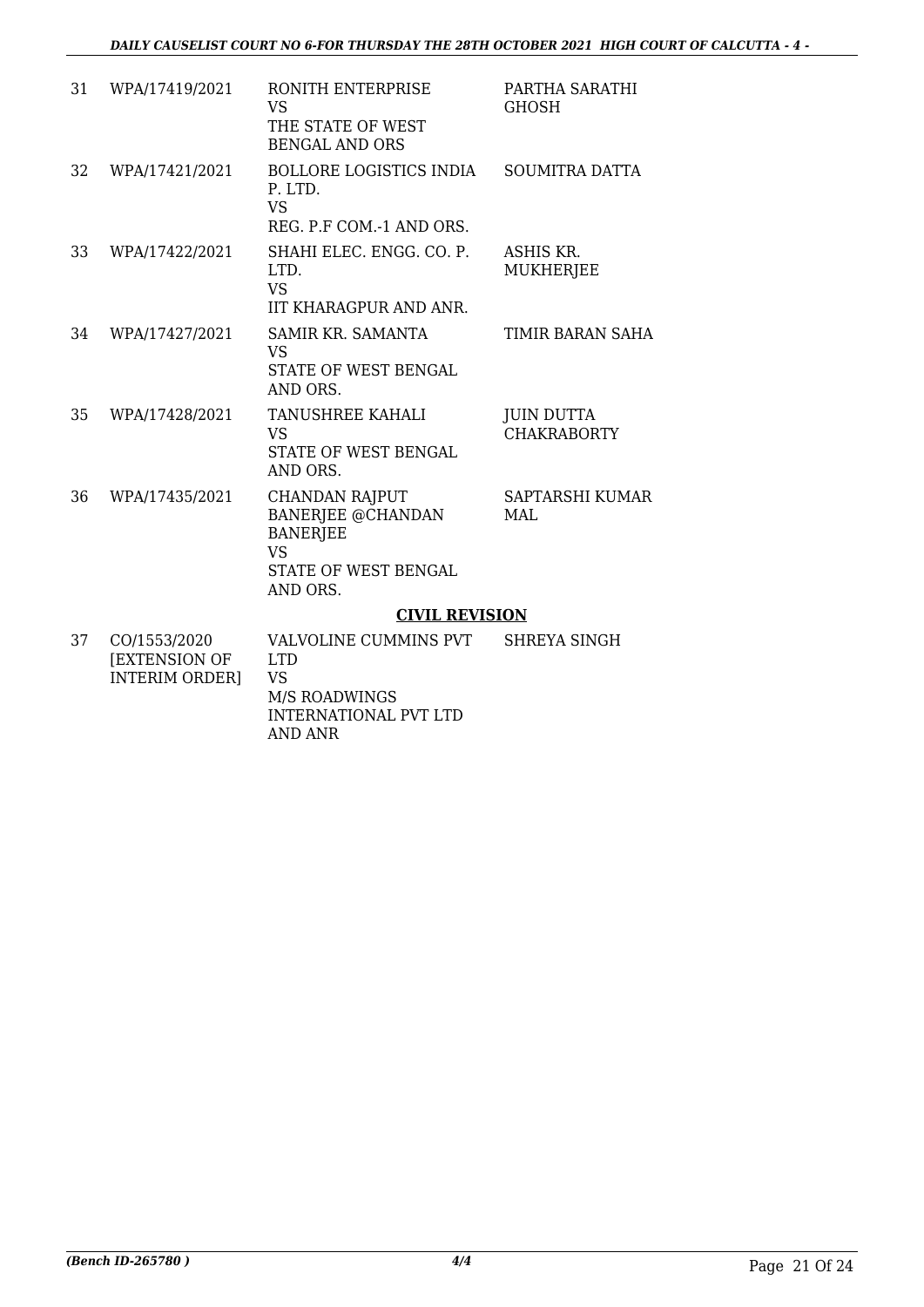

## **Appellate Side**

**DAILY CAUSELIST For Thursday The 28th October 2021**

### **COURT NO. 7 SINGLE BENCH (SB ) AT 11:00 AM HON'BLE JUSTICE MD. NIZAMUDDIN (VIA VIDEO CONFERENCE) (VACATION BENCH)**

#### **APPLICATION FOR BAIL U/S 439**

| 1 | CRM/7073/2021  | <b>SUMAN BANERJEE @</b><br><b>BHOLA</b><br><b>VS</b>                                                       | <b>LITON MAITRA</b>                    |
|---|----------------|------------------------------------------------------------------------------------------------------------|----------------------------------------|
|   |                | STATE OF WEST BENGAL                                                                                       |                                        |
| 2 | CRM/7076/2021  | <b>SOUMEN TALUKDER</b><br><b>VS</b>                                                                        | <b>SANANDA</b><br><b>BHATTACHARYYA</b> |
|   |                | STATE OF WEST BENGAL                                                                                       |                                        |
|   |                | <b>CRIMINAL REVISION</b>                                                                                   |                                        |
| 3 | CRR/2203/2021  | ARDHENDU ROY AND ORS.<br><b>VS</b><br>STATE OF WEST BENGAL<br>AND ANR.                                     | SOMENATH<br><b>MUKHERJEE</b>           |
| 4 | CRR/2218/2021  | BIKASH CH. DATTA @<br><b>BIKASH DATTA AND ANR.</b><br><b>VS</b><br><b>STATE OF WEST BENGAL</b><br>AND ANR. | RITOPRITA GHOSH                        |
|   |                | <b>MOTION</b>                                                                                              |                                        |
| 5 | WPA/7726/2021  | <b>GURUDAS MONDAL</b><br><b>VS</b><br>STATE OF WEST BENGAL<br>AND ORS.                                     | KAMAL KANTA KAR                        |
| 6 | WPA/16482/2021 | <b>MD ALI GAZI</b><br><b>VS</b><br>STATE OF WEST BENGAL<br>AND ORS.                                        | <b>SASWATA SARKAR</b>                  |
| 7 | WPA/17029/2021 | <b>ARATI SAREN</b><br><b>VS</b><br>STATE OF WEST BENGAL<br>AND ORS.                                        | RITWIK PATTANAYAK                      |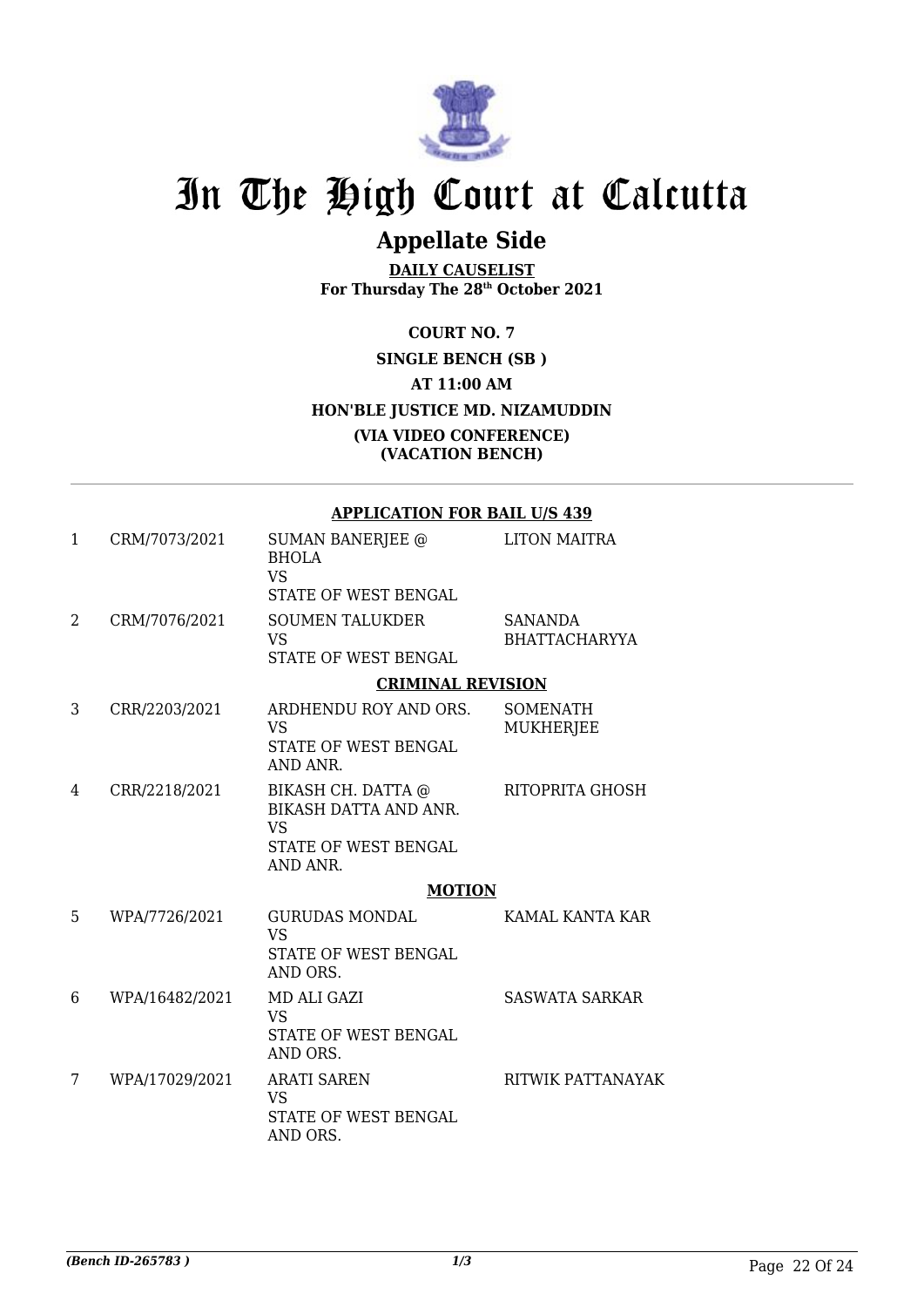| 8  | WPA/17368/2021 | <b>SUJIT SAHA</b><br><b>VS</b><br>STATE OF WEST BENGAL<br>AND ORS.                     | <b>SOUVIK SEN</b>                   |
|----|----------------|----------------------------------------------------------------------------------------|-------------------------------------|
| 9  | WPA/17370/2021 | KAJAL SARDAR<br><b>VS</b><br>STATE OF WEST BENGAL<br>AND ORS.                          | <b>ANINDYA HALDER</b>               |
| 10 | WPA/17377/2021 | TAHAJUDDIN SK AND<br><b>OTHERS</b><br><b>VS</b><br>STATE OF WEST BENGAL<br>AND ORS.    | MD AHSANUZZAMAN                     |
| 11 | WPA/17380/2021 | JAYANTA KUMAR BANIK<br><b>VS</b><br>UNION OF INDIA AND ORS.                            | <b>UJJAL RAY</b>                    |
| 12 | WPA/17381/2021 | <b>SAMARTH MEHTA</b><br><b>VS</b><br><b>STATE OF WEST BENGAL</b><br>AND ORS.           | RAJESH UPADHYAY                     |
| 13 | WPA/17390/2021 | AVI SAHA @ AVI KUMAR<br>SAHA AND ANR.<br><b>VS</b><br>STATE OF WEST BENGAL<br>AND ORS. | <b>JAYANTA SAMANTA</b>              |
| 14 | WPA/17397/2021 | DEBASIS HALDER AND ORS<br><b>VS</b><br>STATE OF WEST BENGAL<br>AND ORS.                | DEBABRATA MONDAL                    |
| 15 | WPA/17401/2021 | ANUPAM KEDIA AND ANR.<br><b>VS</b><br>UNION OF INDIA AND ORS.                          | RAHUL SHARMA                        |
| 16 | WPA/17405/2021 | ARUP SARKAR AND OTHERS<br><b>VS</b><br>STATE OF WEST BENGAL<br>AND ORS.                | <b>SUKUMAR SARKAR</b>               |
| 17 | WPA/17406/2021 | MINAKSHI SARKAR AND<br><b>OTHERS</b><br><b>VS</b><br>STATE OF WEST BENGAL<br>AND ORS.  | <b>SUKUMAR SARKAR</b>               |
| 18 | WPA/17420/2021 | <b>BALWANT SINGH</b><br><b>VS</b><br><b>CESC LIMITED</b>                               |                                     |
| 19 | WPA/17431/2021 | PILTU LODH<br><b>VS</b><br>STATE OF WEST BENGAL<br>AND ORS.                            | ASIS<br><b>BHATTACHARYYA</b>        |
| 20 | WPA/17433/2021 | KAJAL KUMAR KUNDU<br><b>VS</b><br>STATE OF WEST BENGAL<br>AND ORS.                     | <b>ASIS</b><br><b>BHATTACHARYYA</b> |